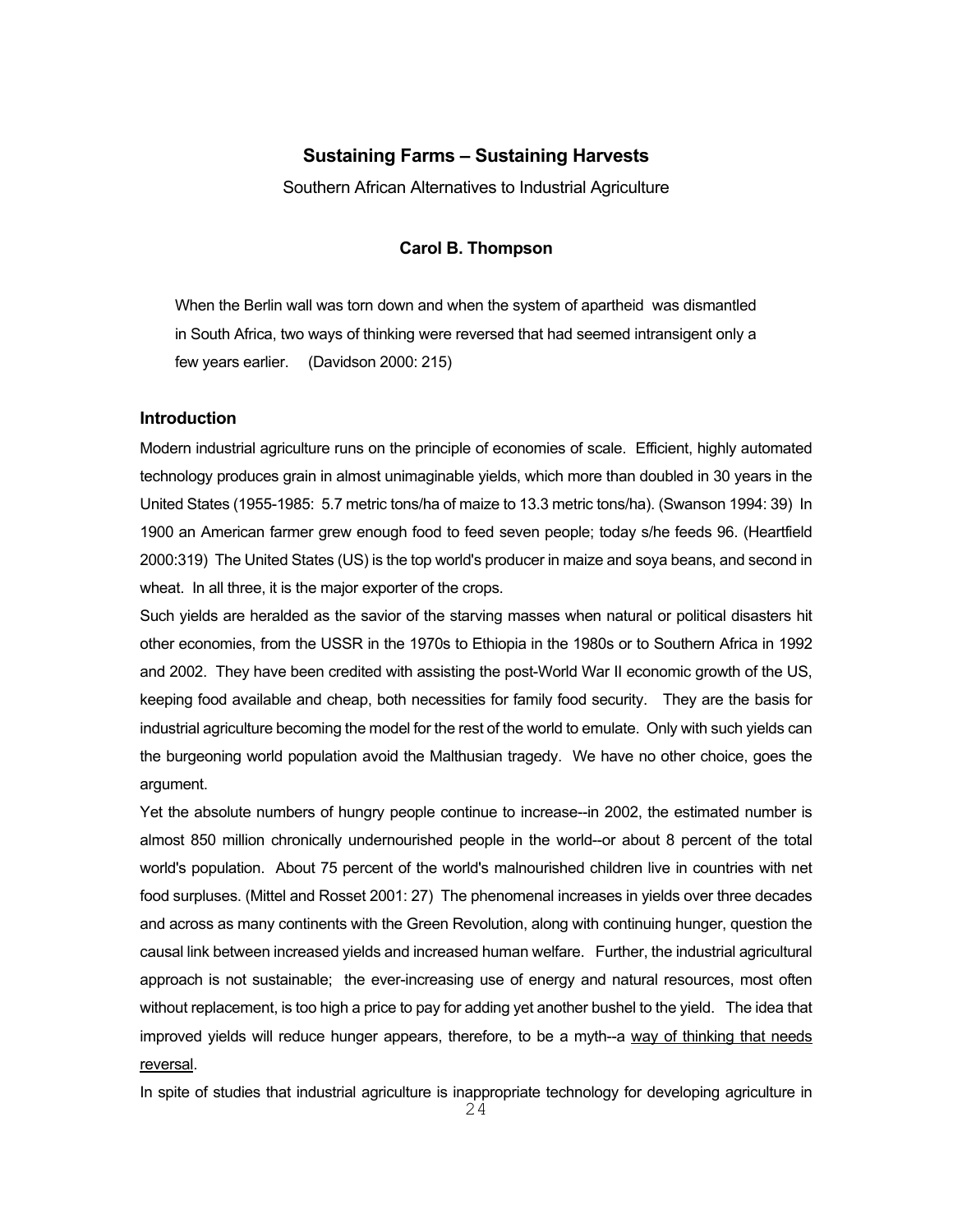Africa (Barkin et al 1990; Berg et al. 1990), the Agreement on Agriculture of the World Trade Organization (1995), the US Trade and Development Act (2000), and the European Union (EU) Cotonou agreement advance industrial agriculture as the world model. Because implementing the WTO Agreement on Agriculture has been slowed by opposition from South countries, Africa included, the US is fostering industrial agriculture through its own trade bill. This "fast track" also seems related to the necessity of the US to promote commercial industrial agricultural products--grain, seed, fertilizer, pesticides and equipment--to stay competitive in the world market. The Cotonou Agreement allows the EU to continue high levels of subsidies for its farmers, while requiring African countries to liberalize agricultural markets.

This article will first define industrial agriculture, to remind us of the complexity of transformations involved in its fabrication of crops and ecology and in its reconstruction of production and consumption. Second, what seems ironic is that while industrial agriculture is criticized more and more in the North—by farmers, consumers and scientists--the US government is fostering it onto Africa via international trade agreements. From the perspective of US foreign policy, it is the "development" model to emulate. Third, the study, based on over a year of field research, discusses Southern Africa agricultural approaches which favor sustainability--for the small farmer and nutritional needs. Small scale farmers do have answers, with diverse alternatives to fabricated seed, fertilizer and pesticides. Such diversity is, however, antithetical to mega-profits, which need uniformity in all agricultural inputs (water, fertilizer, seed, pesticides) and outputs (monoculture of a few grains) and consumption (additives to avoid breeding crops for taste or texture). (N.B. Southern Africa is most often defined by membership in the regional organization, the Southern African Development Community-SADC: Angola, Botswana, Democratic Republic of the Congo (DRC), Lesotho, Malawi, Mauritius, Mozambique, Namibia, Seychelles, South Africa, Swaziland, Tanzania, Zambia, Zimbabwe.) Debating the limitations, successes, and dangers of industrial agriculture in the North is not enough. This analysis questions the use of international trade instruments by the US to promote this agricultural model for Africa. It demonstrates the importance for debate of current US policy that claims that international markets provisioned by industrial agriculture could provide more food security in Southern Africa than small scale farms producing diverse crops.

#### **What is Industrial Agriculture?**

A definition of industrial agriculture extends well beyond the picture of immense harvesters moving slowly over vast fields of waving grain. Its promise has been overstated by the picture of a farmer in Iowa studying a computer screen inside his tractor versus the farmer in Tanzania bending yet again over a hoe. The Iowa farmer's computer is in contact with satellites to locate the position of the tractor on a digital map of the farmer's land. The computer instantaneously displays the latest data on fertilizer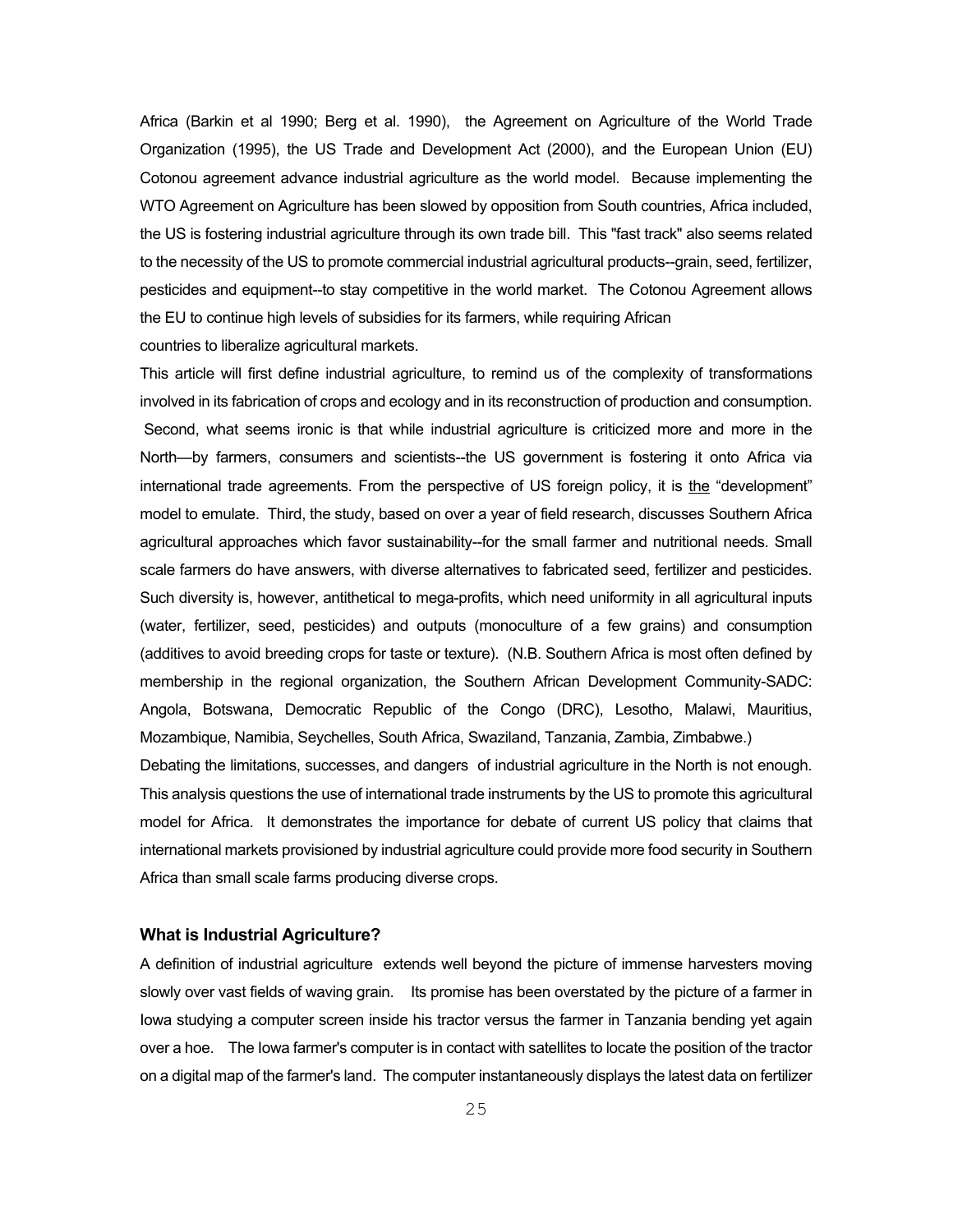and pesticide for that specific corner of the field where the tractor is located at that moment. But will it advise against using another application of fertilizer or pesticide so toxic to the ground water? Will it tell the farmer that his saved seed from an open-pollinated variety will perform over several seasons as well as the latest high tech GMO (genetically modified organism)?

Machines replacing labor power as well as small-scale management do begin the definition. Machines turn up the soil, not a hoe or animal-driven plough. Machines spread fertilizers and pesticides, sow and water seeds. Machines reap the harvests. American agriculture is not only efficient in terms of yield per hectare but also in use of labor. It is not efficient in the use of energy, however; for every calorie of food produced, 10-15 calories of fossil fuel are burned. (Perelman 2000: 329)

As early as 1965, in an address to the American Seed Trade Association, a plant breeder stated, "Industry actually has replaced the farmer as the dominant part of agriculture." (Kloppenburg 1988: 139) The reason this statement could be made is that industry was not only providing the machinery for the farms but also had taken over supply of inputs. Because machines could not be made to harvest maize without considerable loss in the yield, the maize was manufactured to accommodate the machines. Hybrids were developed to reduce lodging of (falling down) stalks, to produce ears at the same location on a stalk and to delimit the stalk height. Short stemmed hybrid wheat also accommodated the massive harvesters. Because farmer-saved hybrid seeds do not have a high germination rate, and at best can be used one more season before quality deteriorates, farmers became dependent on industry, not their own or neighbors' supply, for seed.

Plant breeding for hybrids did not address nutrition or seed quality but rather focused on plant characteristics useful for mechanization: high plant density per hectare, uniform time of maturity, fruit firmness, uniform plant size, fruit abscission, blossom abscission.

The reproduction of hybrid maize seed was originally very labor intensive, for the detassling of maize to prevent uncontrolled fertilization of hybrids was done by hand. Having to be done quickly, American industrial seed corporations mobilized vast labor reserves, first engaging prisoners of war during World War II and otherwise, hiring university students and other casual labor. After a decade of failure, in 1965, one plant breeder was finally able to sterilize female hybrid maize plants. With detassling no longer necessary for about three billion plants per year, seed corporations saved the cost of labor, but did not pass those savings on to the consumer. Profit margins rose to 20 percent. (Kloppenburg 1988: 113)

Even after the general adoption of hybrid maize in the US from about 1935, agrochemicals were used very little. But military demand during the war increased the capacity to produce nitrogen, and by 1945, fertilizer was abundant, at half the previous price. Between 1950-1980, the tonnage of fertilizer used per hectare increased by a factor of 17. (Kloppenburg 1988: 118) The ability to plant the hybrids more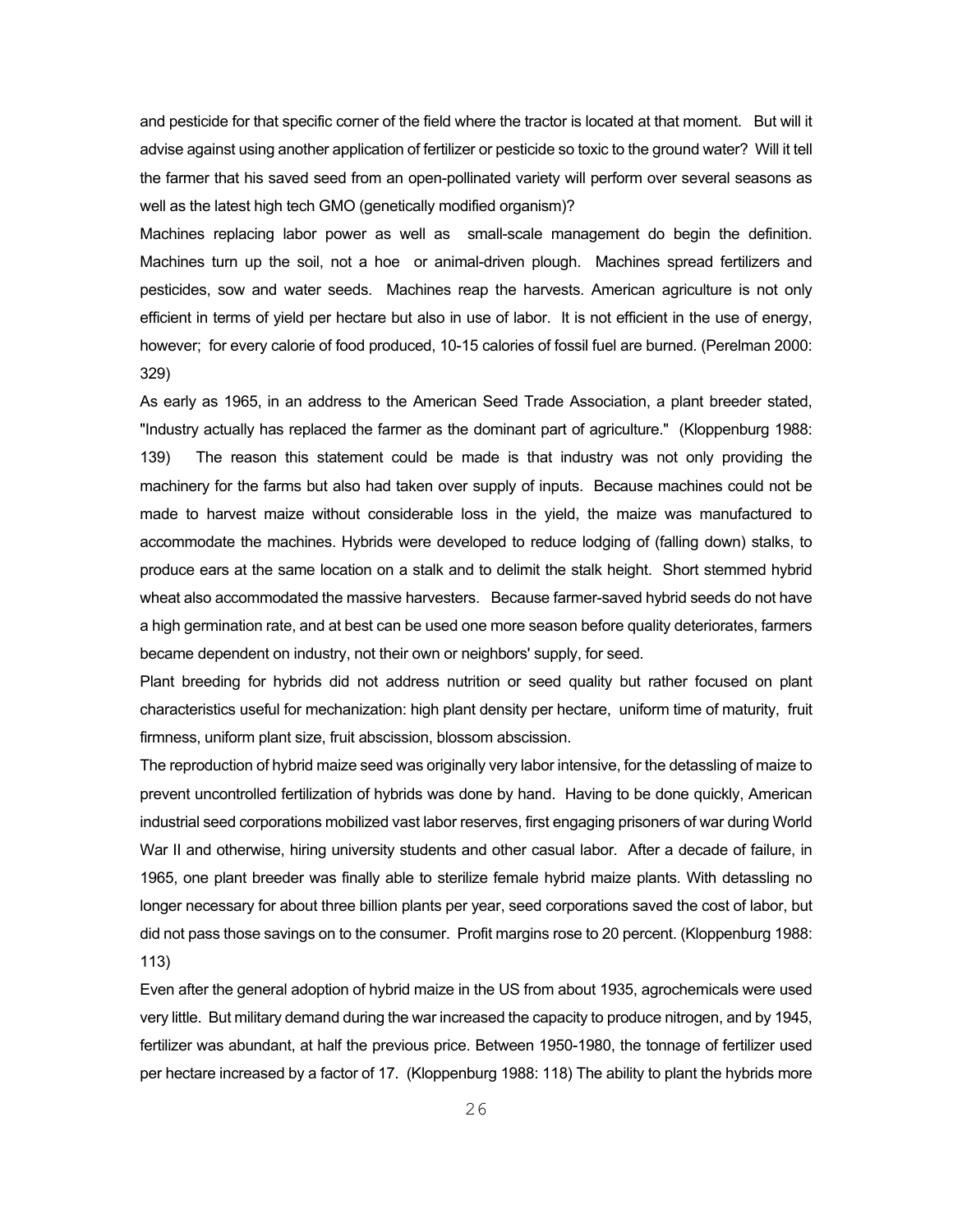densely and their bounteous growth from massive fertilizer applications encouraged growth in insect populations, requiring more pesticide use.

In order to make the uniform seed productive across many ecological zones, the ecology must adapt to the seed. This approach is another expression of industrial agriculture; not only is the seed manufactured to accommodate the machines, but ecological vagaries must be minimized through the use of irrigation, fertilizers and pesticides. Only those farmers who can purchase fertilizers and pesticides forged to be compatible with the manufactured seed can sow large fields of hybrids. Only those with ready access to water, or who can construct miles of irrigation canals can provide water exactly when required by the seed. "Just in time" production was first tested with hybrids, well before the concept hit the Japanese and American factory floor production lines; water, fertilizer, pesticides had to be applied according to the needs of fabricated seed -- or the yields were worse than the open pollinated seeds.

Breeding a plant to accommodate a machine, increasing fertilizer use because of excess capacity production of nitrogen by the military, both resulting in the necessity for increased pesticide use, serves well the profit margin of industry. In return, industry was providing large quantities of grain (e.g. maize, wheat) at cheaper market prices.

## **Fabricating Crops – Genetic Jeopardy**

Genetic vulnerability results from planting large fields of grain with the same hybrids. The Food and Agriculture Organization most directly gives the cause of the loss of global biodiversity:

The chief contemporary cause of the loss of genetic diversity has been the spread of modern commercial agriculture. The largely unintended consequence of the introduction of new varieties of crops has been the replacement -- and loss -- of traditional highly variable farmer varieties....For example, of the 7,089 apple varieties documented as having been in use [in the US] between 1804 and 1904, approximately 86 percent have been lost. Similarly, 95 percent of the cabbage, 91 percent of the field maize, 94 percent of the pea and 81 percent of the tomato varieties apparently no longer exist. The processes of modernization and varietal replacement, well documented in the US, have now occurred in many other countries and have surely led to substantial losses of unique genetic materials. (FAO 1996: 13-14)

The US National Academy of Sciences describes genetic vulnerability as "the condition that results when a widely planted crop is uniformly susceptible to a pest, pathogen or environmental hazard as a result of its genetic constitution, thereby creating a potential for widespread crop losses." (FAO 1996: 15; Jackson 1998)

When seed suppliers prioritize profit yields through economies of scale, then they must sell large quantities of uniform seed. Variable seed, even if it suits different ecological zones, does not suit the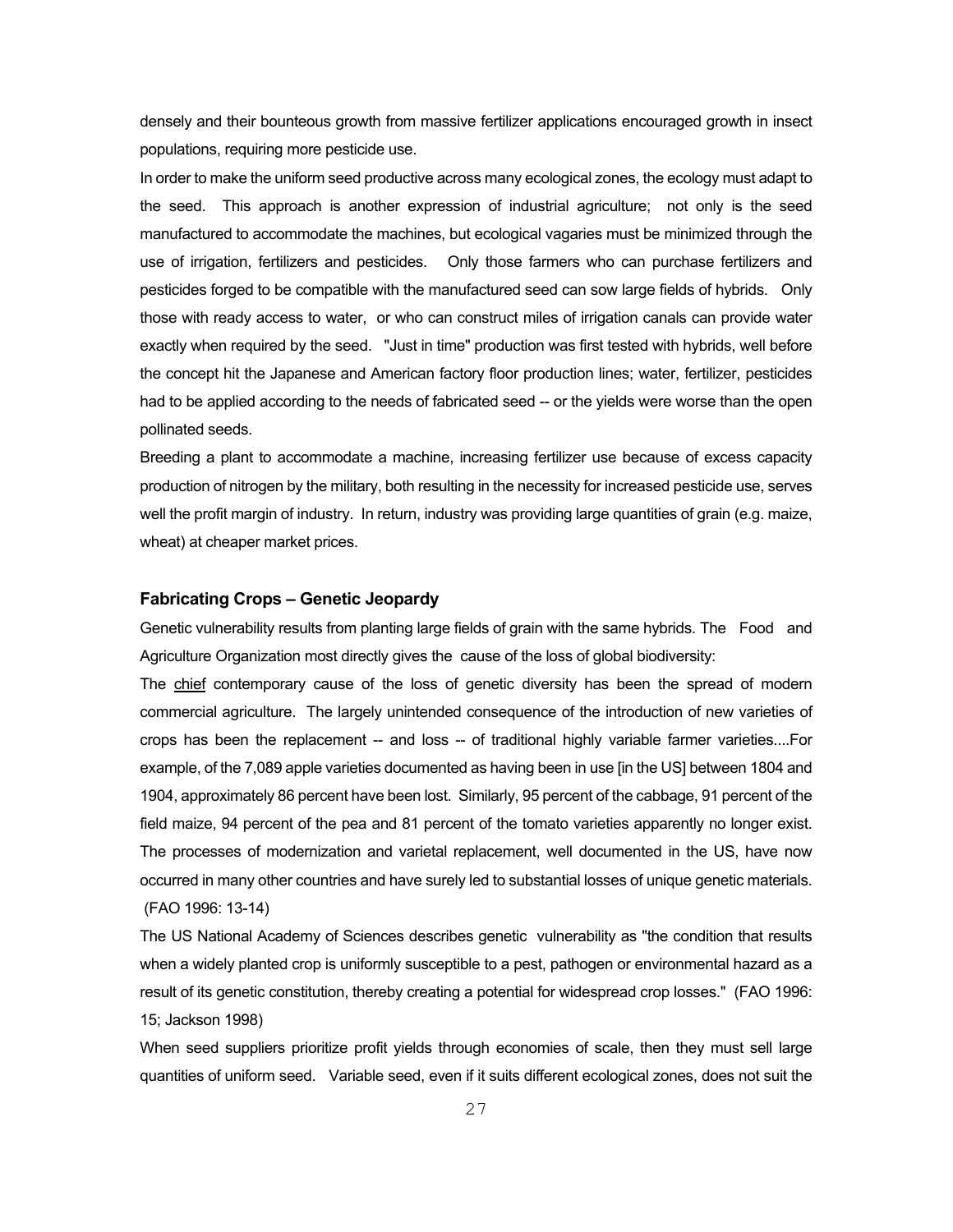market. Selling uniform varieties in large quantities accrues higher profit margins, especially if the market can be global, rather than national.

The first major crop disaster, caused by genetic vulnerability, in modern agricultural history of breeding was the result of extensive planting of a few varieties of potatoes throughout Ireland. The varieties were vulnerable to Phytophthora infestans or "late potato blight," a disease which cuts off the food supply of the plant and can turn a field of potatoes into mush in 24 hours. Repeated crop failures resulted from the inability of agronomists to understand the blight in the first years, for the plant looks very healthy until late in the growing season. It does take time for scientists to understand new pests and fungi, which is why monoculture is dangerous in the first place. This gene vulnerability crisis became the Great Irish Potato Famine (1845-1849), exacerbated by the politics of the British government against the Irish.

To have total social disruption over five years from the failure of one plant emphasizes the close interaction of agricultural and political power. Poor farmers grew and ate mainly potatoes because they could survive on its relatively adequate nutrition and because the husbandry was relatively less time consuming. One hectare of potatoes yields more food of higher dietary value than any other crop; their nutritional value is second only to eggs and much greater than either wheat or beans. A tenant farmer would eat 6-7 kgs of potatoes a day, and a family of six could survive for a year on potatoes grown on less than a quarter of a hectare. (Percival 1995: 36) Alternative crops were not grown because they had neither the land nor the time as tenant farmers for large land owners.

The monoculture crop failure and British trade policy combined to cause the famine, killing over one million people and sending another million or so overseas. Ireland's population dropped from 8.2 million in 1841 to 6.6 million by 1851. (Mokyr 1983) But there was never a food shortage in Ireland. Assistant Secretary of the Treasury of Great Britain, Charles Trevelyan, blamed the hunger on backwardness and laziness of people, an attitude still too often directed toward current famine victims, whether in Africa or in North Korea. A fundamental cause of the famine was Trevelyn's (and other officials of the British government) belief that interference with the market would create more problems, again reflecting a response which is all too familiar today. The British did not ban Ireland exporting grain to England and Europe, did not ban the brewing of whiskey, and did not stop the speculation in maize meal trading, raising its price to three times the "normal" price. For every shipload of famine relief reaching Ireland, six shiploads of grain left. When criticized in the international press for not providing sufficient famine relief, the British coordinator replied, "our purchases , as I have once informed you, have been carried out to the utmost limits short of seriously raising the price in the London market." (emphasis added, Seedling 1995; Percival 1995)

Monoculture, the land tenure system, and 'free' trade are what killed the Irish and sent more than a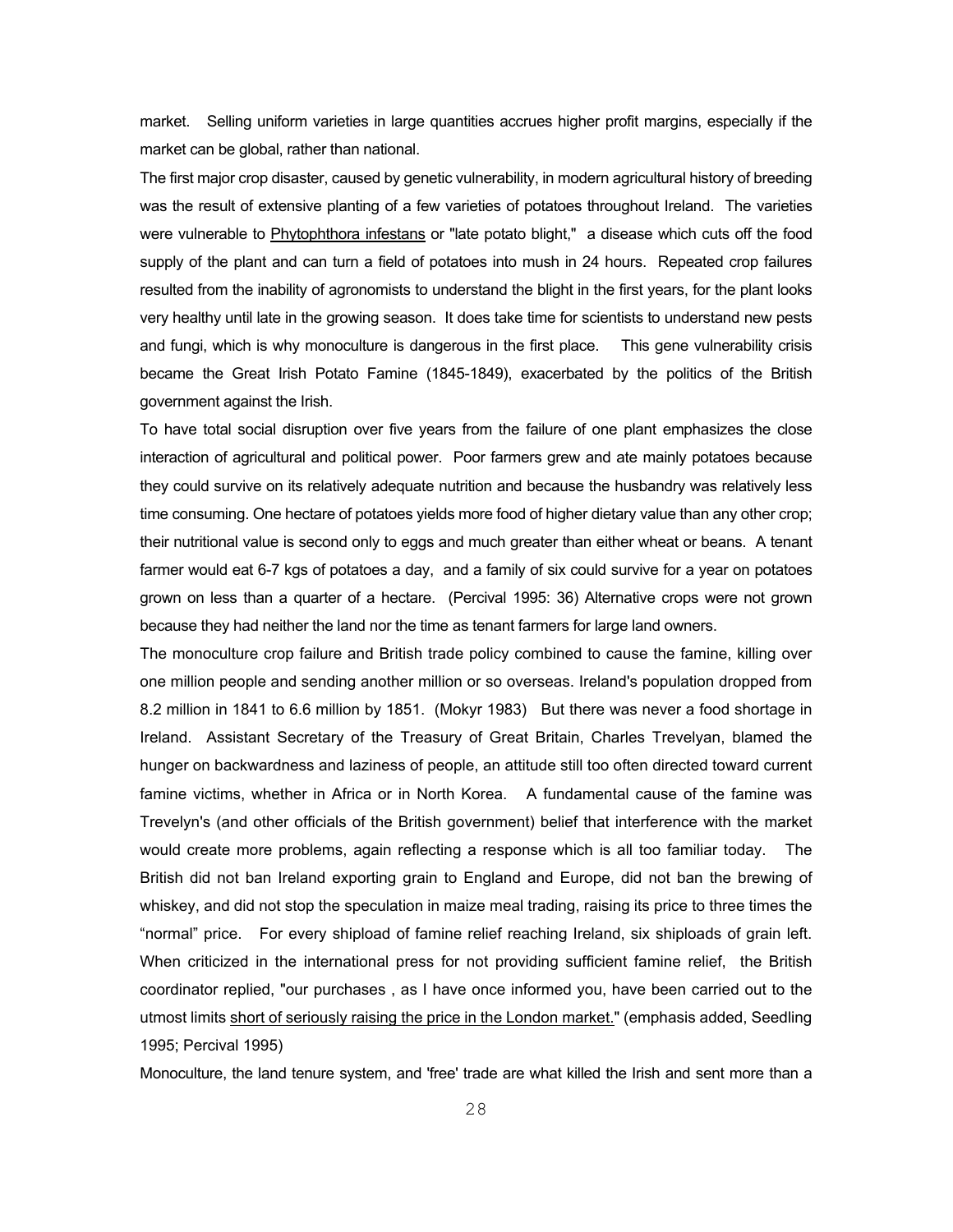million overseas as refugees. With the increasing speed of technological transformation today, monoculture, combined with 'free' trade policies, could have quick and severe economic, political and social repercussions. In 1994, farmers in New York were hit by same the blight, but a more virulent strain. They suffered \$100 million in crop losses and another \$100 million in expenses trying to contain the disease. (Seedling 1995) Air currents can carry the infestation 10 kms. a day, and air cargoes of diseased potatoes can reach any part of the globe within 24 hours. Yet the United States still relies mainly on two varieties of potatoes for its entire crop. Industrial agriculture increases genetic vulnerability, risking sustainable long-term production.

Today the story is still unfolding about the adverse effects of the Green Revolution on biodiversity. In the pursuit of the goal of increased yields, the varieties of rice, wheat and maize available for crop production have fallen drastically. The chart below shows the pattern: from planting 2000 varieties in 1959, 5 were planted in 1991 in Sri Lanka; in India only 10 percent of the varieties still available are used in fields with high yielding varieties. And in Bangladesh and Malaysia, the vast majority of the new varieties are dependent on one parent. Such a high degree of specialization also undermines productivity; Swanson (1996: 180) also measured an increase in the average yield variability (measured as coefficient of variation) from .0.28 to 0.34 between 1960 and 1983.

#### **Homogenization of the resource base in Agriculture**

|                           | Area in modern | % of rice area | Change in                                    |             |
|---------------------------|----------------|----------------|----------------------------------------------|-------------|
|                           | varieties      | using modern   | degree of                                    |             |
|                           | $(1000s)$ ha)  | varieties      | specialization                               |             |
| Sri Lanka                 | 612            | 71%            | 1959: 2000 varieties<br>1991:<br>5 varieties | (75% from 1 |
|                           |                |                | maternal parent)                             |             |
| India                     | 18,495         | 47%            | 30 varieties (75% of total prod using <10)   |             |
| Bangladesh                | 2,325          | 22%            | 62% of varieties                             |             |
|                           |                |                | from 1 maternal parent                       |             |
| Indonesia                 | 5,416          | 60%            | 74% of varieties<br>from 1 maternal parent   |             |
| Source: Swanson 1996: 149 |                |                |                                              |             |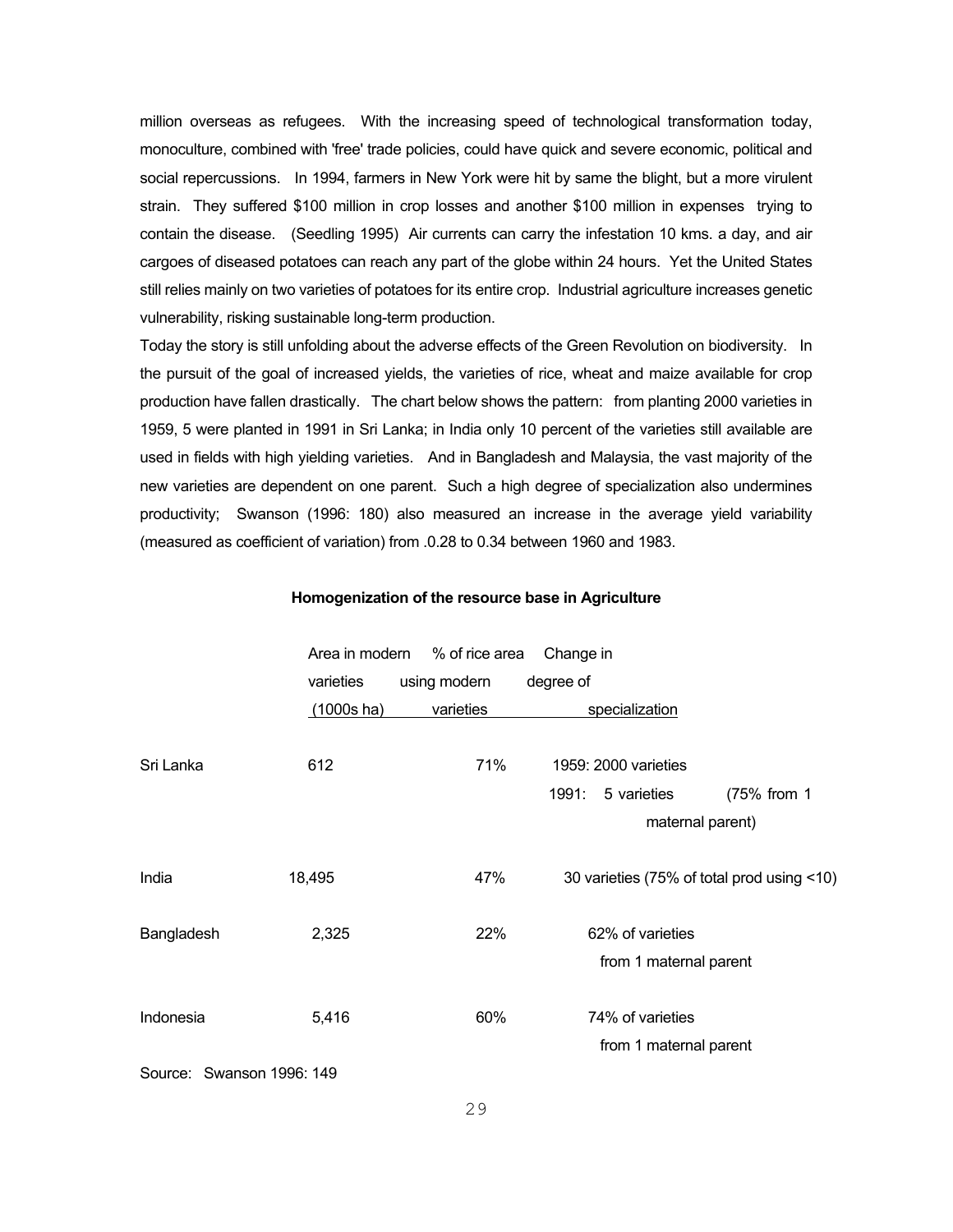The social harvest of the Green Revolution was to devalue peasant agriculture as inefficient and to promote monoculture as the only way to increase yields. The Green Revolution simply extended the transformation of production which occurred in the US from 1930-1960 to Asia and Latin America. I. Sachs (1987: 197) concludes, "The First Green Revolution [in the US] not only transformed agriculture into a market for industrial inputs, but also applied to food production the industrial philosophy: specialized monoculture became the main thrust of agricultural modernization, the assumption being that it would bring more efficiency."

One argument in support of increasing yields, is that if one significantly increases production, then a significant improvement in aggregate nutrition also occurs. Ryan and Asokan (1977) maintain that this outcome alone made the Green Revolution a success. Others argue that too much land was given to the grains, and insufficient amounts of pulses and other sources of protein were grown. Further, as fields are intensively cultivated the nutrients in the soil are lost and the grains themselves have less nutritional value:

The capacity of the soil to sustain productivity is reduced in over intensive cultivated areas, through a complex interaction that involves erosion of soil, degradation of physical properties, lowering of soil organic matter and plant nutrient content, reducing microbial activity, acidification of land and development of secondary nutrient deficiencies....The production per hectare is mostly flat, although the soils received an increased rate of fertilizers during the last ten years. (emphasis added, M.S. Rahman, Managing Director of Bangladesh Jamuna Fertilizer Co., quoted in Anwar 2000: 131)

Much has been written to document the adverse effects of the Green Revolution in increasing inequalities among farmers; small farmers did not have the capital to purchase all the fabricated inputs and lost out to lower market prices deriving from economies of scale. (Wilson 2000; Singh 2000) They lost not only their market niche but their land. Land was consolidated in the areas using high yield varieties, as it was consolidated in the United States as capital intensive agriculture replaced labor intensive production.

For the examples of potatoes, maize, and rice, the fundamental cause of the crises was the loss of diversity in the food crops grown. Such a high loss of diversity in the fields could signal loss of certain varieties for good, because the best conservation is to value a strain and to plant it. If a variety is totally ignored as useless, it may well disappear, even from genebanks.

Ironically, the seed fabricators must return continuously to the original germ plasm sources to retain viability of the seed. Much as manufacturers of steel must maintain a steady source of iron ore, the seed industry is very dependent on the "raw materials" of the original germplasm. They are hopeful that bacteria and other microorganisms will replace the need for the original germplasm, which is why they demanded the ability to patent microorganisms in the TRIPs (Trade-Related Intellectual Property Rights) agreement of the WTO, but that level of technology has not yet been achieved. And some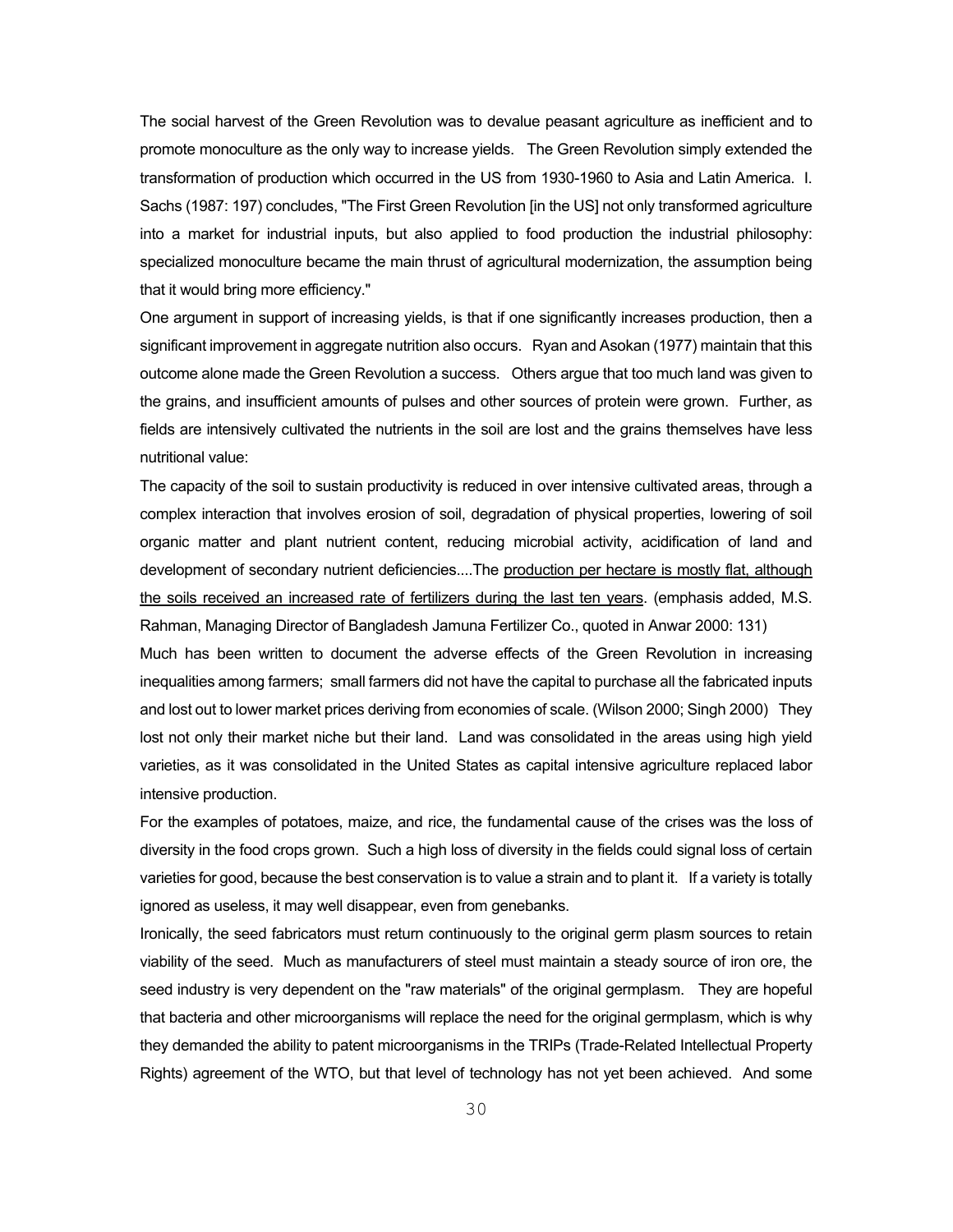think that goal is as unrealistic and expresses as much hubris as past promises of "safe and clean" nuclear energy.

What is peculiar, therefore, is that those who depend on multiple varieties as necessary materials for manufacturing have destroyed the very material they need. This approach to making profit is not new, however, because American industry has long been allowed to destroy the environment...and move on. The following two examples illustrate hundreds that could be cited in every state of the US. At the end of the 1980s, the Council on Economic Priorities listed General Motors as the number two (after Cargill, now owned by Monsanto) toxic waste polluter in the US. GM released three times the toxic waste as Ford Motor Co. But Akwesasane peoples in up-state New York had long suffered from PCBs being dumped from the GM plants into their rivers: "Many of the families used to eat 20-25 fish meals a month. It's now said that the traditional Mohawk diet is spaghetti." (LaDuke 1999: 18, 21) In Hawai'i, the story is similar: "It is hard to return to your traditional lifestyle when the species upon which we lived, those that fed us, have gone from the earth, forever, you cannot return. You have to go to the museum to look at the stuffed birds, but you cannot eat them. It is hard to return to our traditional practice when pesticides and herbicides toxify the food base, the land base, the food chain."

There are more federal hazardous waste sites in Hawai'i than in any other US state.

Kloppenburg, however, disagrees that the resource base of the Green Revolution was ignored, because institutions were established to collect and catalogue the original varieties. Instead, the original germplasm came under control of international networks of plant breeders to be saved for large scale commercial production:

(Mililani Trask in LaDuke 1999: 179) About 95 percent of Hawai'ian land is owned by 82 landholders.

The creation of the Green Revolution research centers (e.g. the International Rice Research Institute - IRRI, the International Center for the Improvement of Maize and Wheat) was the product not only of an effort to introduce capitalism into the countryside but also of the need to collect systematically the exotic germplasm required by the breeding programs of the developed nations. Western science not only made the seed the catalyst for the dissolution and transformation of pre-capitalist agrarian social formations, it also staffed an institutional network that has served as a conduit for the extraction of plant germplasm from the Third World.

Yet the end result is the same. Only a very few indigenous strains are selected for international preservation. As farmers turn to hybrids, the rich variety of indigenous strains are lost forever. Since the initial thrust of the Green Revolution, plant breeders and agronomists have begun to recognize the value of local, open pollinated varieties (OPVs) and many of the international research centers (CGIARs) now pay almost as much attention to those as to the hybrids. For example, in Southern Africa, the ICRISAT Center (International Crops Research Institute for Semi-Arid Tropics) at Matopos, Zimbabwe has developed new strains of sorghum and millets, small grains used traditionally for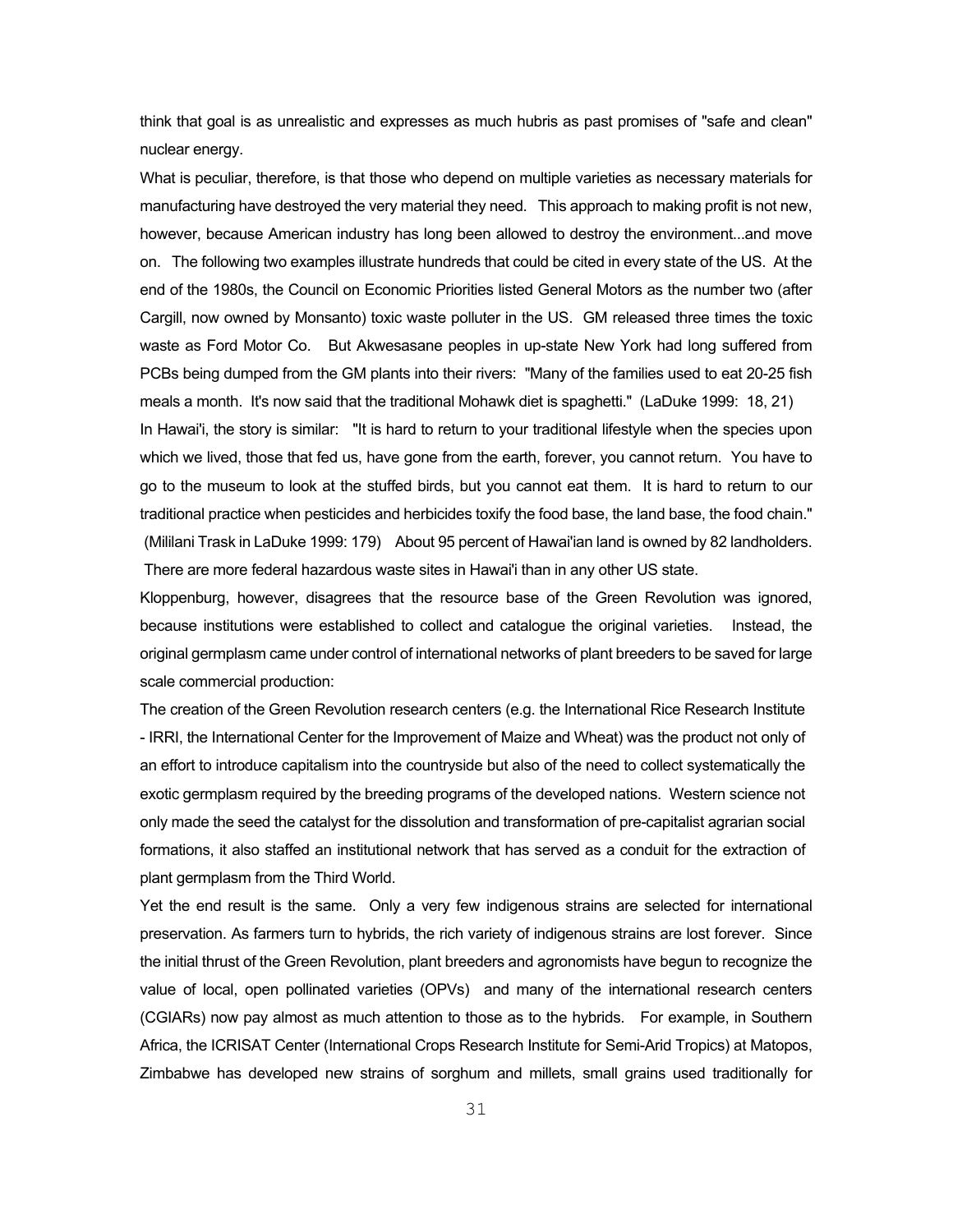semi-arid, drought-prone areas. Many strains are OPVs. (Various site visits by author, 1986-2001) As will be discussed more below, they are also assisting local, peasant farmers to propagate their own seed, helping them to avoid the escalating costs of maize seed in the region.

# **Reconstructing (Fabricating) the Ecology**

The damage done by industrial agriculture cannot always be redeemed, although many in advanced industrialized countries act as if a technological fix can be found for any pollution problem. However, to give one example, in 1990 a study concluded that only 20 percent of the Great Plains in the US remained sufficiently unaltered to be potentially capable of ever supporting natural plant communities.

 The grasses are gone forever. (Rifkin 1992: 206) For every ton of grain and hay harvested in the US, 2.5 tons of soil are lost. The US Department of Agriculture estimates the cost of losing topsoil across the US at \$40 billion per year. (Pyle 2002).

Perhaps the most catastrophic example, one that might rival the 1840s potato famine in Ireland, is the arsenic poisoning of water in Bangladesh (41 districts) and West Bengal (8 districts), India. (Sarkar 2000: 17) Bangladeshis were taught by development workers not to drink the surface water (the whole country is a massive delta that drains the Himalayas and the plains of northern India and southern China), but to sink tubewells for safe water; in fact, UNICEF installed such tubewells throughout Bangladesh from 1972. About two decades ago (first case in Calcutta in 1984), people started to become sick; now many have died. Thousands suffer from skin lesions and from the loss of toes and fingers. The level of arsenic in drinking water is toxic.

Similar to the Irish Potato blight about 150 years earlier, it took several years before scientists began to understand the source of the killer; this time the evidence points to the chemicals used in the Green Revolution production of grains (rice, wheat). The hybrids required high levels of both fertilizers and pesticides – highly toxic to aquifers where the chemicals lay to rest, not all running off into the ocean.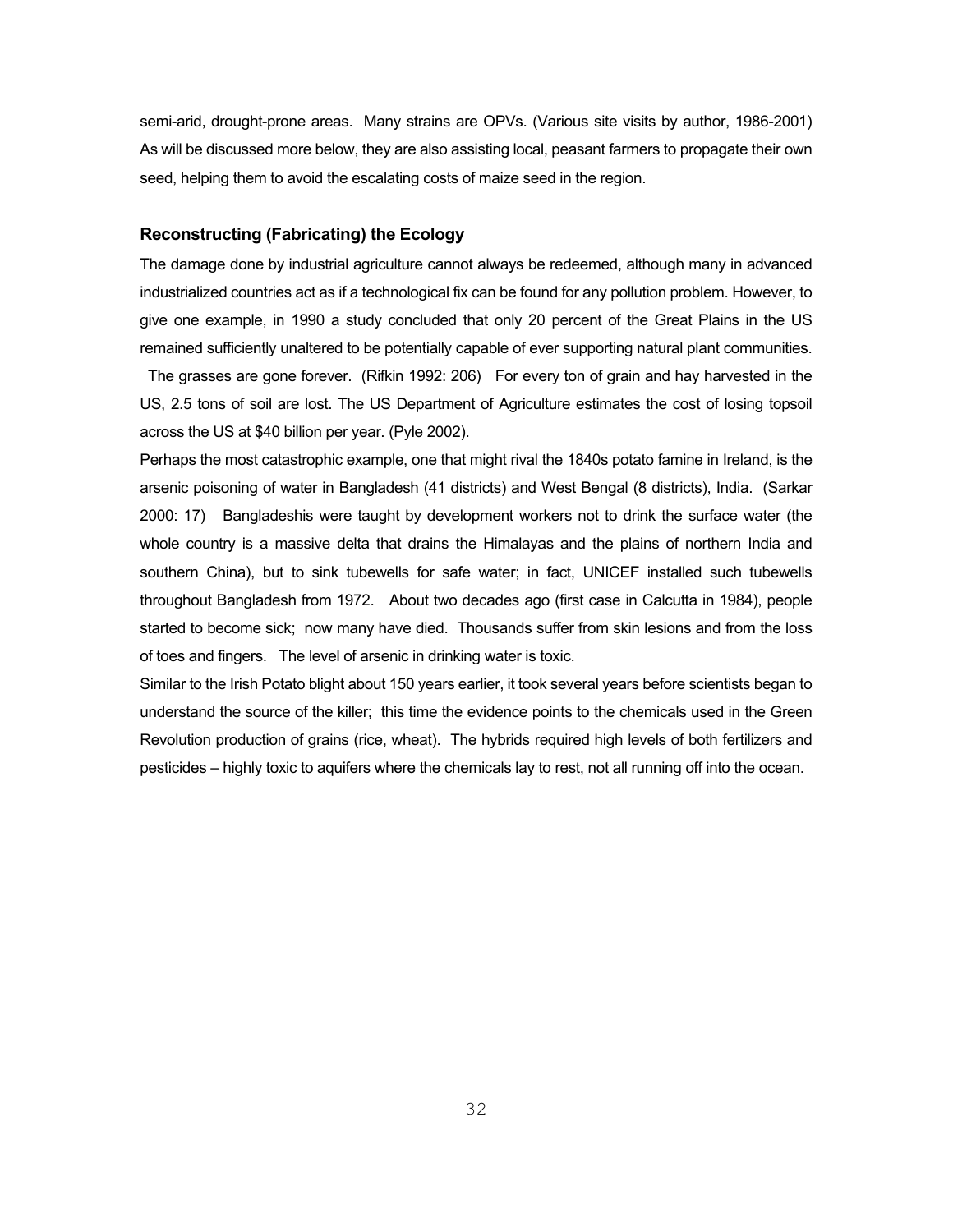# **ARSENIC CONTENT OF MANURE/FERTILIZERS**

#### Bangladesh

| Fertilizer                | Dry Weight |  |  |
|---------------------------|------------|--|--|
|                           | mg/100 gm  |  |  |
| Poultry manure            | 13.3       |  |  |
| Cow-dung                  | 11.2       |  |  |
| Superphosphate            | 187.8      |  |  |
| Source: Anwar, 2000: 108. |            |  |  |

Arsenic poisoning from drinking water affects almost all systems of the body: nervous, cardiovascular, respiratory, hemopoietic (blood), and endocrine. It also can damage the liver, change the structure of chromosomes, and cause congenital malformation or still-born births. Arsenic accumulates in breast milk and therefore exposes new-borns to poisoning. (Sarkar 2000: 17-18)

By 1999, 96-97 percent of the total Bangladesh population had access to tubewells or other potable water sources, but tubewells can no longer be an indicator of "safe-drinking water" because of the arsenic poisoning. "Underdevelopment," not development, is also the result of the Green Revolution in West Bengal:

Protein and vitamins (C and A) can detoxify arsenic in the human body. Poverty, declining cultivation and production of pulses, deforestation leading to non-availability of cheap jungle leaves and fruits (which are rich sources of vitamins and minerals), therefore make the problem worse. (Sarkar 2000: 17)

By the late 1990s, low cost, locally made filters were available in many villages. They can effectively filter the water, but then, the arsenic-laden filtrate must be kept in closed containers and properly disposed of or it will continue to contaminate. Fabricating the ecology, by using large amounts of fertilizers and pesticides, without considering the long-term ecosystem consequences to a massive delta has inflicted more suffering on the poor. Scientists still do not know how to clean up the extensive river system.

In 1993, the US National Academy of Sciences issued a report that children's developing bodies and brains are very vulnerable to damage by neurotoxins present in many pesticides. With 20,000 pesticide products registered in the US, by 1996, a new law required stringent safety standards for pesticides, reducing permissible exposures unless the Environmental Protection Agency (EPA) was presented with reliable data showing no harm to children. This Food Quality Protection Act, however, gave the corporations a full 10 years, to 2006, to comply. Earlier, the EPA promised fast action on the most dangerous pesticides, including organophosphates OPs, nerve agents developed for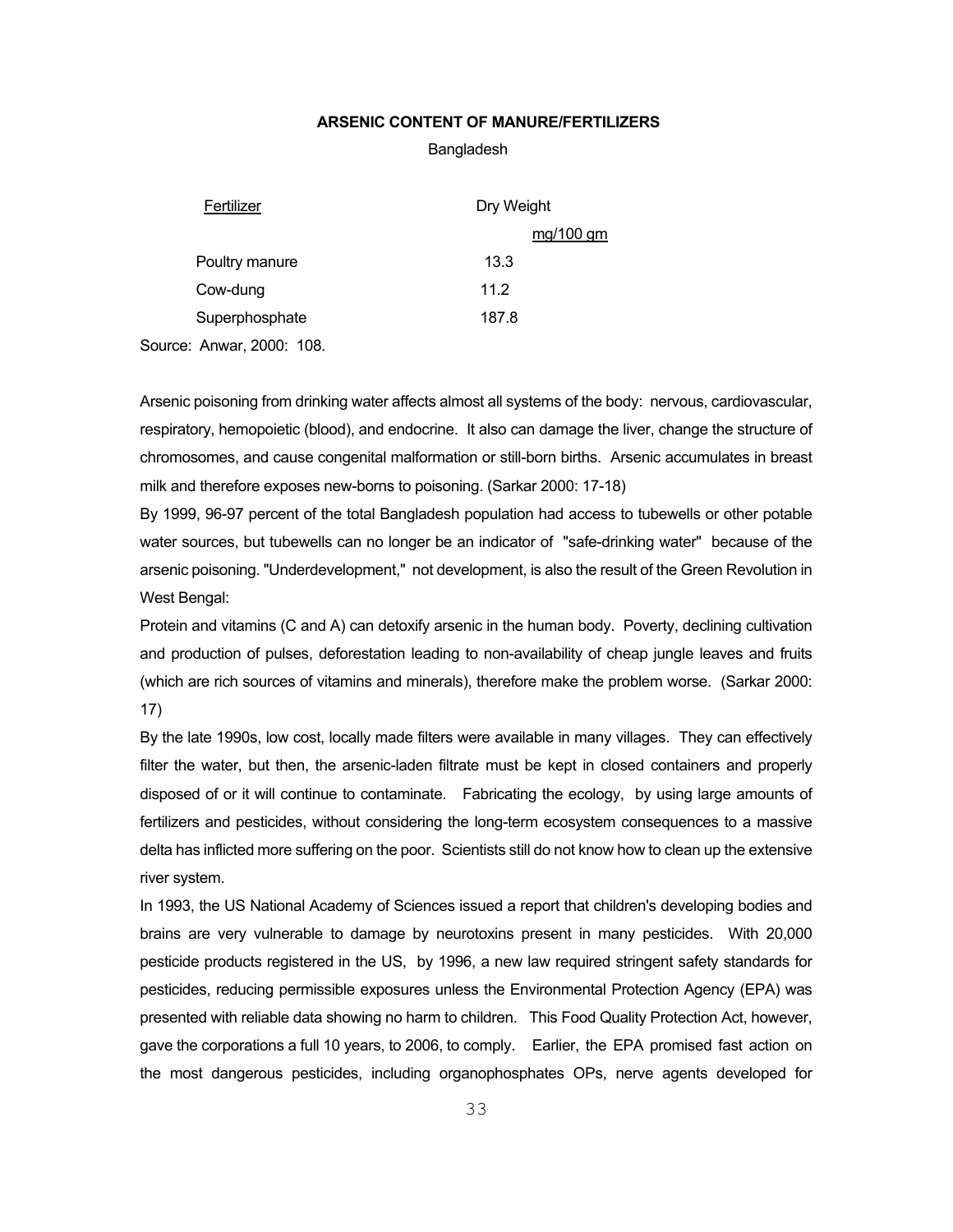bio-warfare. But by 1999, the EPA restricted only two.

The US government permits disposal of hazardous waste by mixing it with fertilizers. Considered safe because of low concentrations, and ignoring potential problems from successive annual applications, most states do not require the corporations to inform farmers about contaminants in fertilizers. Some farmers report, however, tracing death of cattle to toxic fertilizer. (Perelman 2000:328)

One continues to read analyses from the World Bank or US Agency for International Development (USAID) about the "low" level of pesticide or fertilizer use in Africa as indicators of "lack of development." An average of 11 kilograms of fertilizer are applied per hectare of farmland in sub-Saharan Africa, compared with 69 kgs in South Asia, 71 kgs in Latin America and well over 100 kgs in the developed countries. (Harsch 1997) The chart below shows that even South African and Zimbabwean farmers'

average fertilizer use is less than South Asia or Latin America:

# (average kg/ha) Angola 1 1 Namibia 0 Botswana  $\overline{9}$  9 South Africa 51 Congo, D.R. 1 Tanzania 9 Lesotho 19 19 Zambia 10 Malawi 31 Zimbabwe 59 Mozambique 2

# **FERTILIZER USE IN SOUTHERN AFRICA** - **1995**

Data not available for Mauritius, Seychelles and Swaziland.

Sources: World Bank 2000; World Resources Institute 2001.

The development adage that reliance on chemicals is the only way to increase yields is simplistic and dangerous. It brings quick profits to the chemical industry and quick yields but it also harbors slow death to the environment and to children. In order to sell the chemicals, the industry must develop seeds which grow only with the chemicals. These "merchants of death" to the environment (aquifers, air, oceans) have reinvented themselves as "life sciences" industries. Five corporations account for over 70 percent of the global pesticide market: Syngenta, Aventis, Monsanto, Dupont, and BASF. (Kuyer 2000: 3). The first four also lead the world in sales of genetically modified seed and for ownership of patents on plants.

# The UN Food and Agricultural Organization (FAO) found that

stocks of obsolete pesticides in Africa are five times larger than previous estimates, suggesting a "ticking time bomb." Figures released May 9, 2001 set the amount of prohibited pesticides at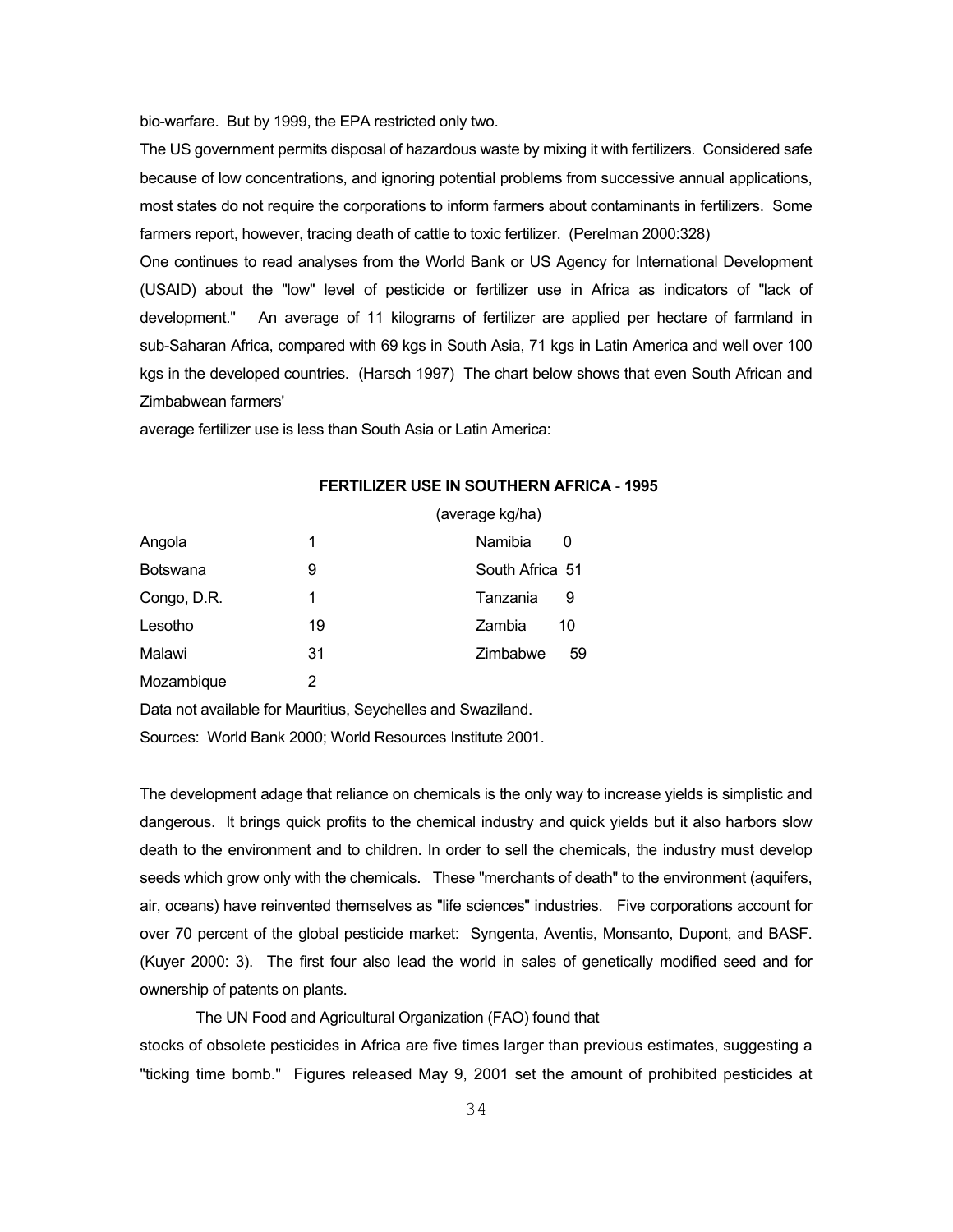100,000 metric tons. A preliminary FAO inventory of toxic sites in 39 African countries found that only 2,838 of 48,081 metric tons of chemicals reported had been destroyed, mainly because they had to be shipped to Europe for final disposal. The FAO also noted that pesticide corporations have not been forthcoming in assisting disposal. (Africa Recovery 2001: 42)

The recommendation here is to reject use of fertilizer per hectare as an indicator of agricultural development. In fact, it should be an indicator of the opposite -- the deterioration or decline of bio-resources: "Like a drug addict who loses the ability to feel normal without chemical stimulus, modern agriculture has so fried the soil that it cannot produce without larger and larger infusions of chemicals." (Pyle 2002) Intensive use of pesticides could also indicate deterioration of bio-resources. The U.S. National Academy of Sciences notes, "In a certain sense the use of pesticides on crops also reflects genetic vulnerability." (FAO 1996: 15) As will be discussed below, the farmers in Southern Africa know alternatives to fabricating their local ecological systems in order to increase yields; their approaches value diversity, not monoculture while they vary the cropping to suit the ecology, not the machines or chemicals.

### **Transformation of the Producers**

 Why Own the Farm if You Can Own the Farmer? (Hamilton, 1994) There must be some way to come up with an agriculture that does not impoverish the majority of farmers.

### (Barkin, Batt, DeWalt 1990: 24)

From the point of view of industrial agriculture, land ownership is not a goal. The industry controls crucial inputs and the outputs, with the highly profitable value-added production occurring off farms. The large-scale farmer may be more vulnerable to "market forces" than the peasant farmer. Mechanically altering the vagaries of weather and other ecological demands (soil fertility), s/he lowers that risk only to become vulnerable to risks of the market, controlled by outsiders. Twenty years ago, one could already state in the US that "Farming has changed from a productive process that originated most of its own inputs and converted them into outputs, to a process that passes materials and energy through the farm, from an external supplier to an external buyer." (Lewontin 1982: 13) As the value of industrial inputs rose, relative to the value of land or of saved seed, American on-farm production accounted for less than 10 percent of total value of processed agricultural products. About one-third of the value comes from the commercial inputs and over half is derived from post-farm transport of produce over long distances (often over 2000 miles), storage and processing.

Because on-farm growing of food was devalued in the US, relative to post-farm processing, the terms of trade constantly turned against the farmers. The parity ratio is a ratio of two indices, the index of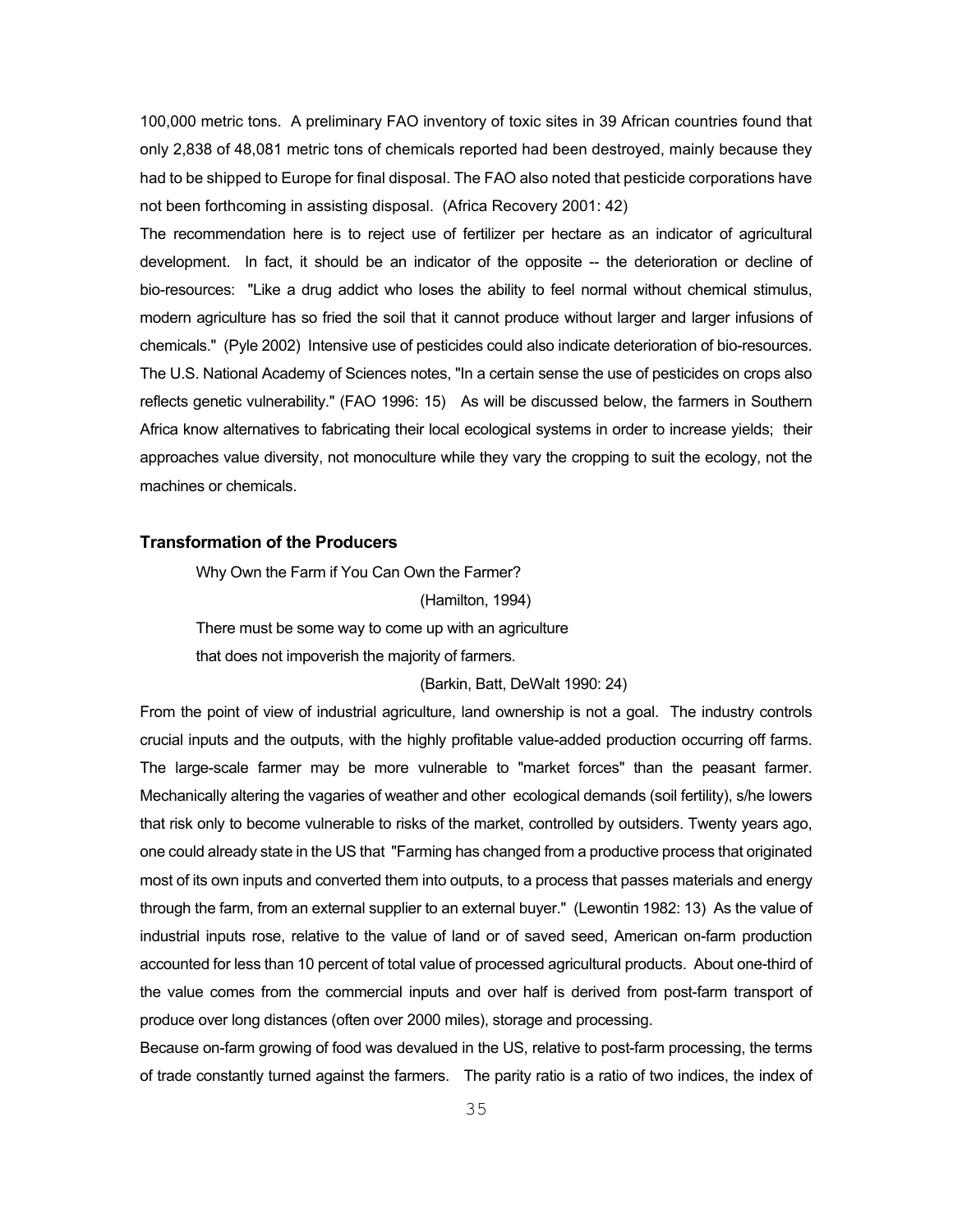prices received by farmers divided by the index of prices paid by farmers: "During the 1940s the parity ratio averaged 107.4 and fell to an average of 91.7 during the 1950s, to 81.5 in the 1960s, and averaged only 76.7 during the first three years of the 1970s." (Dorner 1979: 14) These are figures familiar to any developing country trying to find markets for its unprocessed agricultural production--whether grains, fruits or flowers. UNCTAD, for example, reports for developing countries (1999: 84-85): "There is a steady downward trend (in terms of trade) since the early 1980s....short term volatility in commodity prices has increased considerably since the 1970s....The growth of the purchasing power of exports has constantly been below that of export volumes. Income losses were greater in the 1990s than in the 1980s.(UNCTAD 1999: 84-85)

The only way to survive in this downward whirlpool spiral, where one most often ends up at the bottom, is to increase efficiency and economies of scale. One consolidates land, turns more to monoculture of a few varieties over thousands of hectares, and chooses machines over labor. Such an approach gives desired yield results but, even if one ignores the dangerous side-effects, the yields are not sustainable.

The capital intensive/labor intensive developments of the past 100 years, outlined in the chart below, virtually depopulated the US countryside, where in 1900, 42 percent of Americans lived on farms and by 2000, less than 1.5 percent.

|             |         | Percentage of |                               |  |
|-------------|---------|---------------|-------------------------------|--|
| <b>YEAR</b> | LABOR % |               | CAPITAL % US Workers on Farms |  |
| 1870        | 65      | 17            | 58.9                          |  |
| 1900        | 57      | 24            | 37.5                          |  |
| 1940        | 41      | 41            | 17.4                          |  |
| 1960        | 27      | 54            | 6.1                           |  |
| 1976        | 16      | 62            | 2.7                           |  |
| 1994        |         |               | 2.5                           |  |
|             |         |               |                               |  |

#### **Changes in the Composition of US Agricultural Inputs**

adopted from Kloppenburg 1988: 31; updated US Department of Agriculture. 2000. The World Almanac: 137.

About 32,500 farms per year between 1987-1992 were lost. (Kristof 2000) This depopulation left severe human and social problems in its wake--many of which are still not adequately addressed--from the breakdown of family (not just farm) life to fatal diseases caused by malnourished obesity from fast-food diets.

The shift in agricultural production involves more than a simple substitution of one product for another.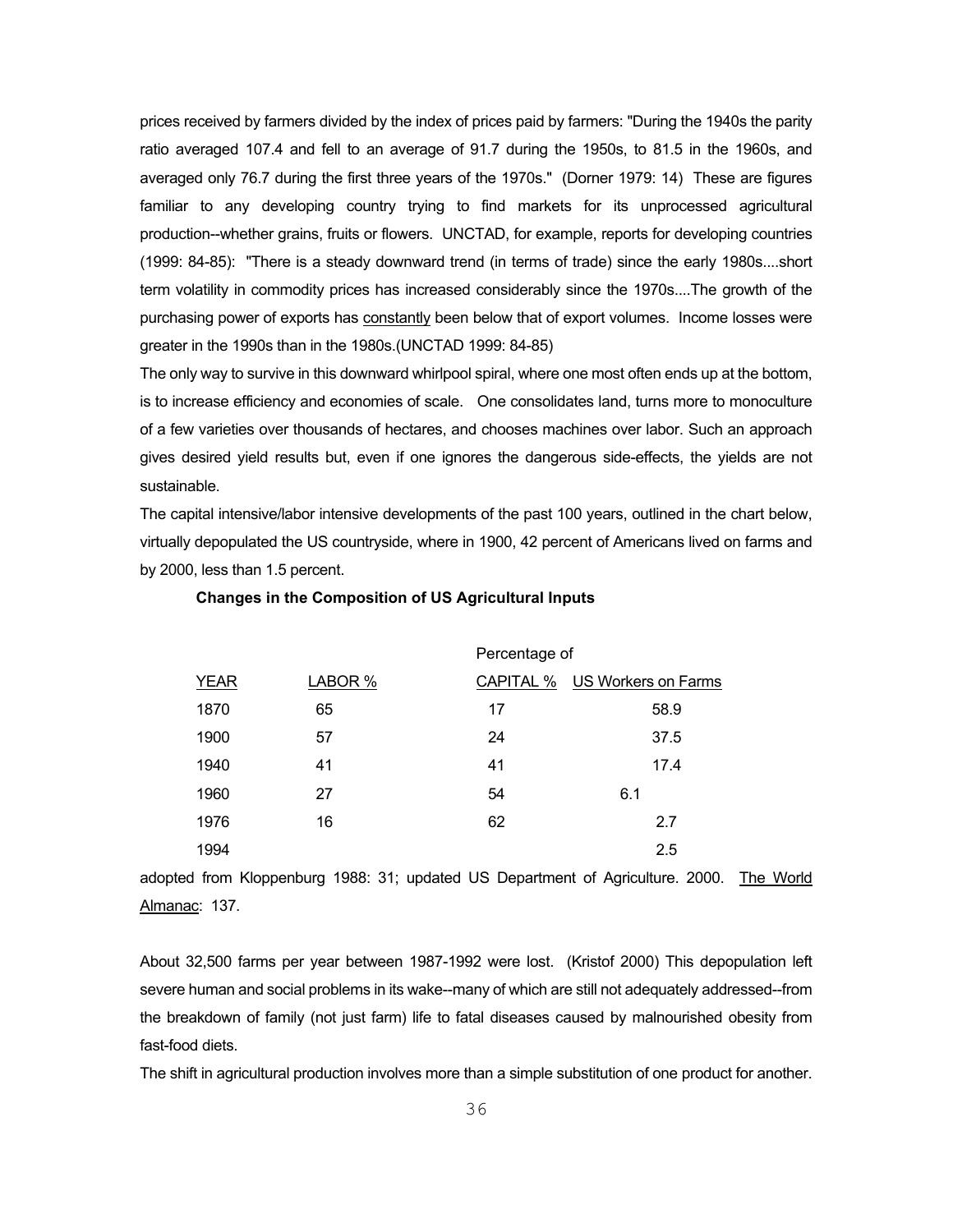These processes are not socially or geographically neutral; where traditional food crops are being displaced, so too are small-scale food producers:

The effect of substitution is to undermine the livelihood of much of the rural population and to decrease the availability (and increase the price) of basic staples for the bulk of the population. This conversion process exacerbates the growing food and economic crises in developing market economies and will continue to do so unless effective policies are adopted to counteract this course. (Barkin, Batt, deWalt 1990: 24)

The suggestion here is that perhaps Southern African countries can avoid this history, for industrial agriculture is not inevitable for the vast majority of farmers in the region who remain small scale. Quite the contrary, one might say it is impossible, for industrial agriculture has become resource/energy intensive to the extent that cannot be maintained.

The struggle for land is, therefore, an economic and political struggle to eradicate economic apartheid in the region; it raises the debate whether land is to be distributed to the landless, or to already proven master farmers--whether black or white. The post-apartheid land policies are too complex and varied across the region to elaborate here; for example, the Zimbabwe government is taking land to give first as patronage to party loyalists; with the current pace, the South African land restitution policy will take 150 years to implement. (Manong 2002: 4) What is generally accepted is that severely inequitable land distribution deters development; second, the call for "willing seller-willing buyer" is not practical. As soon as the Namibian government announced that policy a few years ago, land speculation drove the prices above any logic. In the 20th century, there was no such policy for land redistribution anywhere in the world except the Republic of Ireland and Zimbabwe until 1998. In South Korea and Taiwan, the US government provided US dollars to landlords and sent US troops onto their land to encourage their departure. The struggle over land is a legacy of apartheid in the region which will take many varied policies and many years to resolve. (Thompson 2003)

The goal of the harsh and violent struggle for land in Southern Africa (e.g., Zimbabwe, Namibia, South Africa) is not to replace black for white farmers but to transform production relations. Large scale farming will continue, of course, especially for some crops. Yet there is no evidence to show that smaller scale farmers in Zimbabwe, for example, are less efficient in growing maize or soya or groundnuts. Yields of food crops do need to increase dramatically over the next decade in Southern Africa, but it is not assumed that will occur through uncritical adoption of industrial agriculture. Southern Africa is rich in skilled labor, not in capital. Southern Africa is rich in diverse food crops for its diverse ecological zones, from sorghum, millet and cowpeas to maize and rice. Labor-intensive agriculture would employ the resources available and minimize the deficit, capital. Farmers already vary production to fit natural vagaries (drought, floods). Small scale farming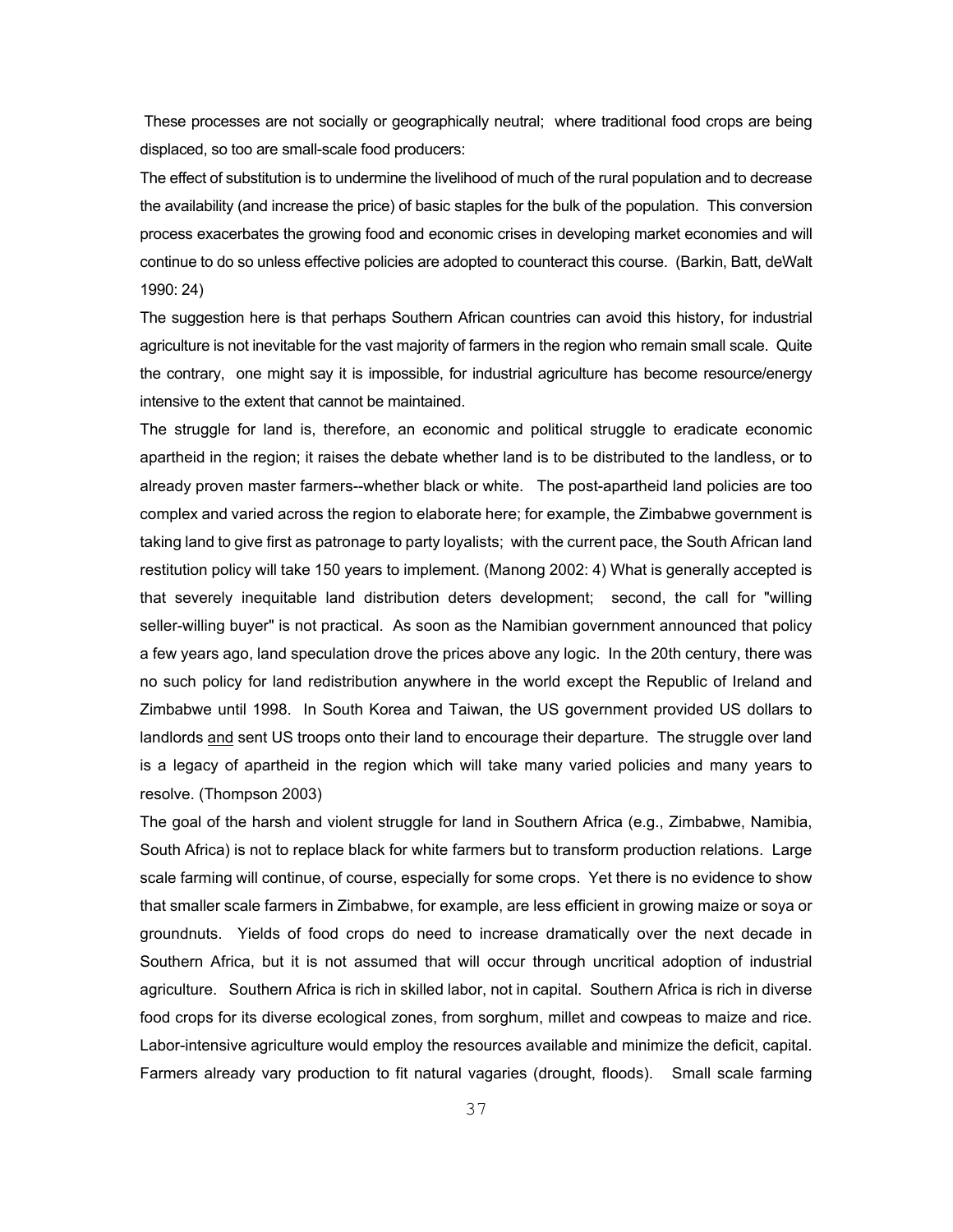could serve local and regional food needs, while capital-intensive industrial agriculture might serve overseas markets with flowers and horticultural products. Small scale farmers produce about 70 percent of Zimbabwe's maize, almost all the sorghum, cowpeas, and groundnuts. They can increase their role in soya and beef supplies.

Those corporations which sell industrial seed, pesticides and fertilizers do not need to own land, however, for they prefer to control the inputs and the marketing of the crops. Industrial agriculture has increased the ways in which value is added off-farm through the use of intellectual property rights. Since the 1980s, contract farming became an option in Southern Africa for the "successful" farmer. The contracts establish the farmer as an "independent contractor" which reduces the liability of the corporation providing a specialty seed (e.g. high oil or starch content) or requiring specific growing conditions (e.g. organic farming).

However, Hamilton's legal analysis of various American contracts concludes, "...under the language of the most contracts, the majority of risk factors remains with the farmer." (1994:61) He specifies the kind of obligations a farmer incurs by signing contracts: payment for investment needed for the specialty crop (buildings, equipment); full responsibility for crop quality, often graded solely by the corporation; direct delivery to the corporation to by-pass local markets; receiving installment payments for a crop instead of payment upon delivery. If weather has reduced the harvest, the farmer may be sued for breach of contract unless s/he buys the crop in the open market at higher prices to send to the corporation. (*ibid*., 64-66).

When accepting fabricated seed from a corporation to plant, most often used is a bailment contract, which gives full title of the seed and plant to the corporation; the grower has no rights over the seed at any time. The wording of one contract from Du Pont is revealing: "This is a Bailment contract. The parties agree that the seed, growing crops, pollen, tissues or molecular components, and the harvested crop...are solely owned by DU PONT." (*ibid*, 71) The grower, consequently, cannot give, transfer or sell the seed material. Without title to the crop, a farmer has more difficulty borrowing money and cannot participate in most US federal farm programs. The farmer has become a production worker, having lost control over production decisions. Although these contracts have been highly litigated in the US as unfair to farmers, intellectual property over seed and their progeny has been extended by the US court system; patenting (monopoly use) of plants has become a major value--added to corporate seed profits. Patenting of plants is being contested within the World Trade Organization, which has tried to universalize the US approach. (Mushita 2002)

While diversifying beyond large tracts of land, it will be interesting to see if Southern African farmers can retain control of their seed, minimize pesticide and fertilizer use, and meet demand for local, multiple varieties of food. Otherwise, small farmers in Southern Africa may finally gain viable fields, only to lose to corporate control of inputs and outputs.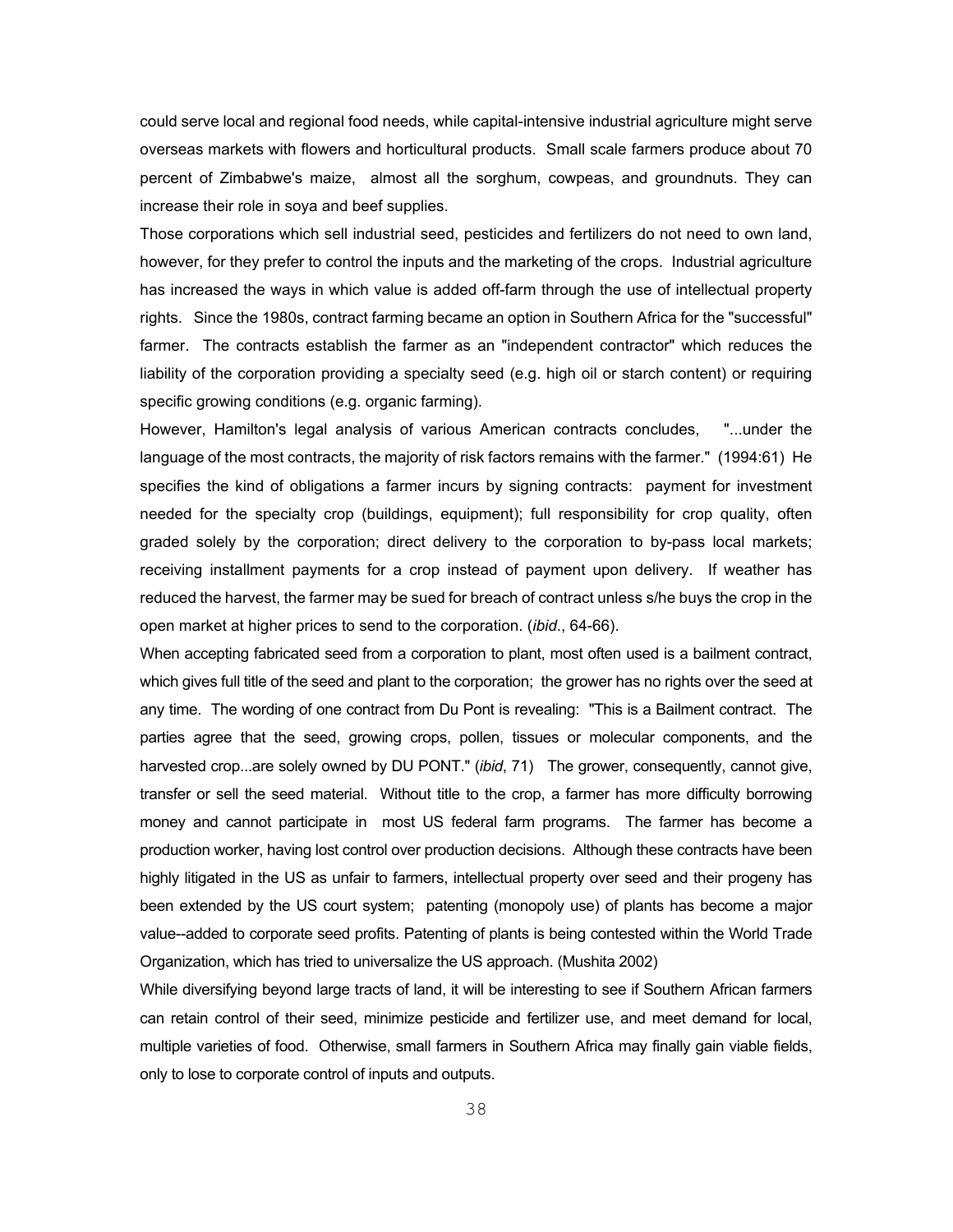#### **Re- Constructing Consumer Tastes and Choice**

Zimbabwean seed breeders (Interviews, McCarter; Mpofu; Mujaju; Sithole 2001) and the most humble farmer joke about advice from North American seed companies and USAID which ignores consumer taste preferences. The Director of the Tanzania genebank explained that global corporations can omit taste as a characteristic for which to breed: "In the US, the companies don't worry about taste; they just add citric acid and sugar to make it palatable. Here taste is basic to the processing, the method of preparation, the cooking. Each step can change the taste."(Marandu, 2001) Southern Africans still prefer certain maize varieties for their sadza, pap or ugali. Yellow maize is only to eat as "green mealies" (corn on the cob) or to feed to animals. Various varieties of sorghum are for different uses, as well as to reduce risk during a dry year. Except for maize, in Zimbabwe, over 80 percent of the seed planted is saved seed--bred for taste, resistance to drought and blight, and yield. With the increasing cost of hybrid maize seed, used extensively in small scale areas in Zimbabwe for 20 years, the government has now approved the sale of open pollinated varieties (OPVs) to reduce the costs. Those varieties can yield as much as the hybrids and are lower risk because if certain inputs are deficient, the yield decreases but does not fail.

Slow to adopt industrial agriculture ("there has been no Green Revolution for Africa"), Southern Africa is also going slow in testing genetically-modified crops. They are finding major markets not only in Europe, but in Japan and SE Asia, for their non-genetically modified maize and soya. All of the Southern African countries have signed the Biosafety Protocol and are in the process of implementing it, with the precautionary principle, through national legislation. Only South Africa is proceeding quickly with commercial growing of genetically-modified crops under Monsanto direction, without sufficient guarantees for the resource-poor farmers involved (e.g. they only learned about the 'technology fee' surcharge after the crops germinated). (Interview, Mnyulwa, 2001)

Genetically modified crops will be cautiously introduced in most of Southern Africa, after they have been scientifically proven to be safe and of value under local conditions. (Interview, Mafa 2001) For example, Zimbabwe cotton growers wanted a quick introduction of Bt cotton to reduce the number of sprayings and amount of pesticide used. Three years later, the government is still not obliging, and the growers have begun to learn of adverse qualities of the genetically modified cotton, such as growing pest resistance and lower yields under certain conditions. Zimbabwe now has a Biosafety Board which will oversee the introduction of any genetically modified crops. Reliability and risk reduction among crop varieties are valued over high yields for 1-2 years.

Industrial agriculture has not yet penetrated the majority of Southern Africa farms. That "lack of development," "backward agriculture" may well provide the future food security for the region.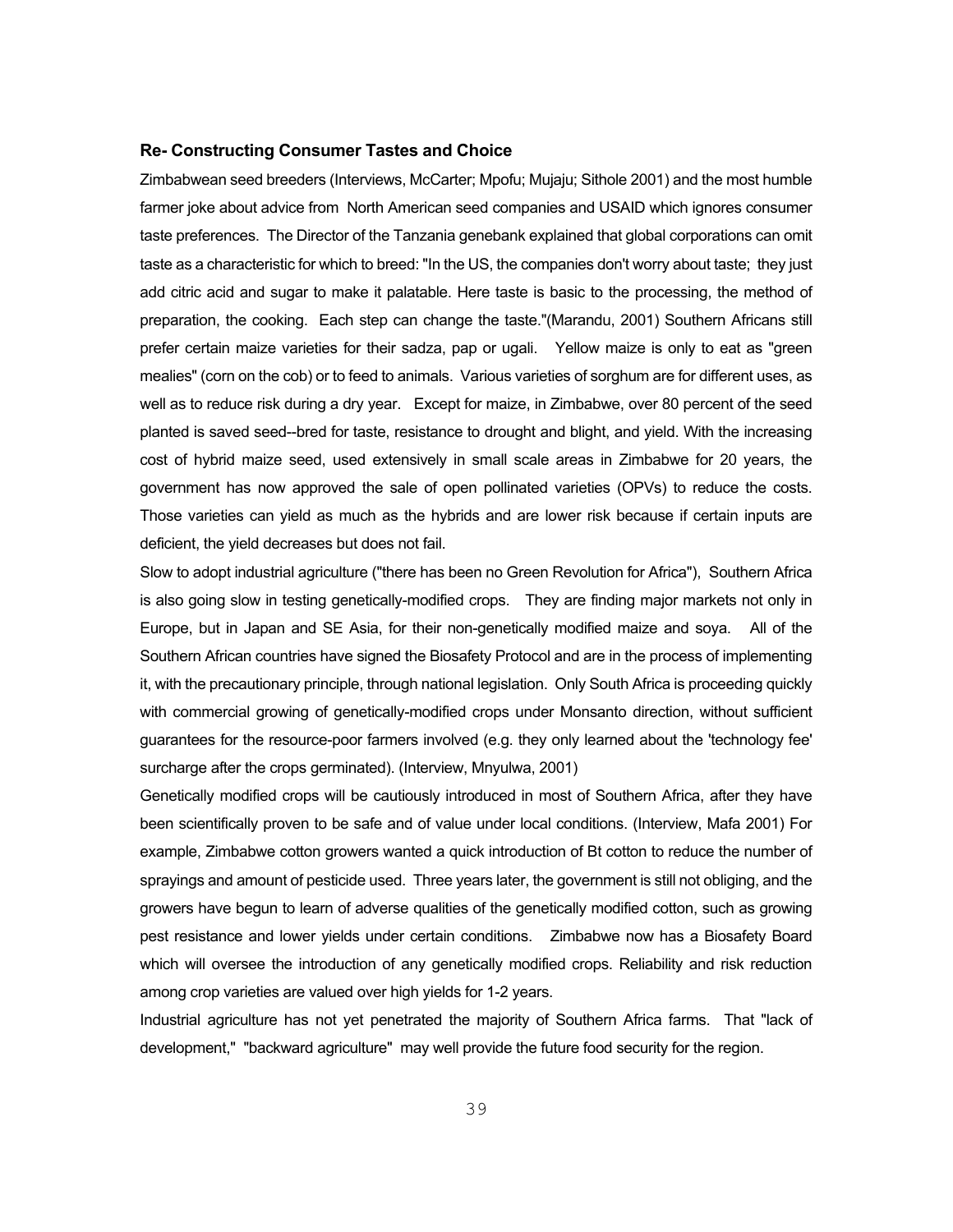### **Industrial Agriculture Advanced By Trade Agreements**

According to US and EU policies, industrial agriculture remains the heralded model for the African continent. The single indicator used to justify the singular model is yields per hectare, which do stand at less than half of those in Asia or Latin America. Although there is increasing resistance to this model of agriculture within the US and Europe (Jackson 2002; Kimbrell 2002; Dahlberg 2001; Norberg-Hodge et al 2001; McMichael 2000) official policies especially within the US, reflect coordination of domestic agricultural policy and foreign trade policy.

The US Trade and Development Act (October 2000) is the latest legal instrument used by the US government to promote its agribusiness abroad. Section 130 of the Act, the "Study on Improving African Agricultural Practices," provides funds for American Land Grant Colleges and non-governmental organizations (NGOs) to conduct a study on "ways to improve the flow of American farming techniques and practices to African farmers." It specifies use of "modern farming equipment" and "crop maximization practices." (US Government 2000) This approach assumes that industrial agriculture is appropriate for the vast diversity of land tenure and eco-systems throughout the continent of Africa.

Many World Bank (WB) documents also promote "the introduction of modern agricultural techniques and market-oriented agriculture."(quoting the World Bank in Greenberg and Bonti- Ankomah 1997: 18) The WB position is fundamentally hostile to indigenous forms of agriculture, such as low inputs of chemicals, appropriate technology, and the use of indigenous seeds. The FAO World Food Summit in Rome in 1996 claimed that rural development is "achieved" with "agribusiness as the main engine of growth." (ibid.) This is the same conference which asserted that food security for Africa could be achieved via international trade, ignoring any goal of national or regional provision of basic foods. And that approach is still promoted in 2000 US trade act for Africa.

In order to foster the industrial agriculture approach in Africa, both the US and EU advocate "free" trade in agricultural commodities, in the WTO, the US Trade and Development Act and in the Cotonou Agreement, which is replacing the Lomé Agreement for the Africa-Caribbean-Pacific (ACP) ex-colonies of Europe. But the US and Europe have never practiced "free" trade in agriculture. Both continue to subsidize highly their own agricultural production, while admonishing the rest of the world to open markets. In 1989 before the WTO (1995), the US rate of farm subsidies stood at 25 percent; in 1999, it was 24 percent. The US does point out that during the same period, EU supports were 44 percent of gross farm receipts in 1989 and 49 percent in 1999.

 Canada, a highly competitive grain exporter, however, moved from 34 percent in 1989 to only 20 percent in 1999. (OECD 2000) (Support rates are reported as producer support estimates, or PSE, which indicate annual subsidies--from consumers through prices and from taxpayers through budgetary payments--to support agricultural producers. The PSE is reported as a percent of gross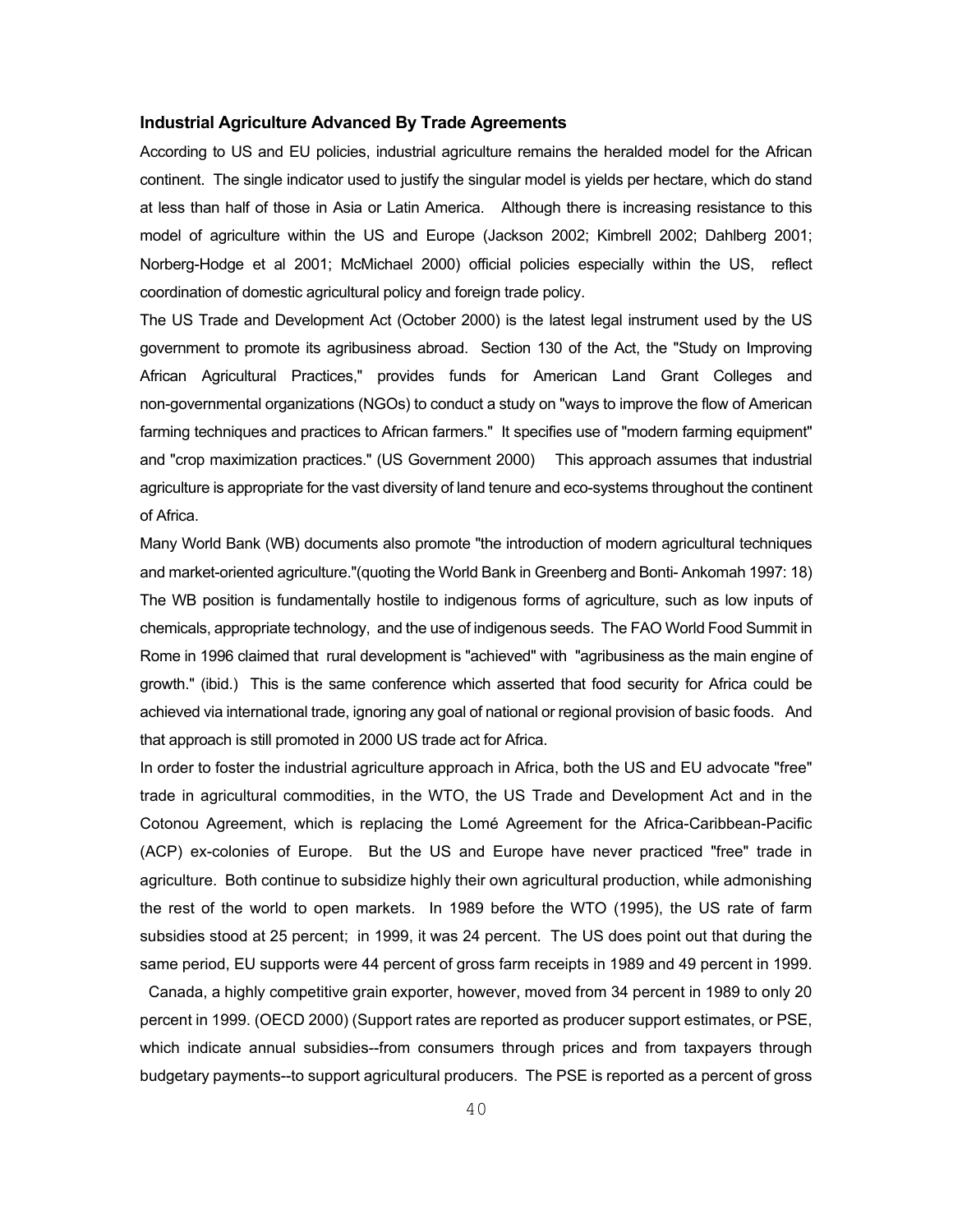farm receipts.)

The European slow reform of its Common Agricultural Policy (CAP) in spite of many trade liberalization talks (transforming Lomé into Cotonou will take until 2020) resonates throughout Southern Africa, where the most competitive commodities are agricultural. Within the EU, between 1991 and 1998, subsidies for arable crops rose from 5.5 million ECU to 18.0 million ECU, an increase of 228% (ERO 2000a: 5) In 1999, Danish Church Aid found that EU hectarage subsidies to Danish farmers growing split peas resulted in the Danish sale of pre-cooked split peas at half the price which African growers could supply pulses in their own local markets. (ERO 2000b: 23)

In the 1990s, European commitment to assist ACP agriculture declined drastically: between Lomé III (1985-90) and Lomé IV (1990-1995), the amount deployed in support of agriculture and rural development declined from 62 percent to 32 percent of total European Development Fund (EDF) aid flows. (ERO 2000a: 12) By 2000, the pattern had not changed: World Bank head, James Wolfensohn, disclosed that the EU spent US\$300 billion on their own agricultural subsidies, "far in excess of its foreign aid commitments." (Herald, Harare, 26 February 2001)

The first five years of the WTO was so disappointing that President William Clinton admitted just before leaving office: "If the wealthiest countries ended our agricultural subsidies, leveling the playing field for the world's farmers, that alone would increase the income of developing countries by US\$20 billion a year." During the Clinton years, however, the US spent an average of US\$14 billion per year on farm support. (Guardian Weekly, UK, 18-24 January 2001) In 2002, the Bush Administration passed an even larger farm subsidy, averaging \$16 billion annually.

Although the Southern African Development Community (SADC) has ratified a regional trade protocol and the goal is to reduce tariffs drastically by 2008, many agricultural goods remain "sensitive" products which will continue to be protected. SADC considers regional (not national) self-sufficiency in basic grains and pulses as a development indicator. Most years (except 1992, 2002), surplus production members can provide grain deficit members. Privileging the market over human life, as Britain did during the Irish potato crop failure, is not the approach of SADC in basic foods. SADC will not add the vagaries of a market controlled by global corporations to the region's highly variable weather as a risk factor in basic food production.

### **African Varieties - Sustainable Agricultural Diversity**

To the surprise of many, national and international concerns related to the knowledge that resides with 'indigenous peoples' and farming communities have demonstrated a staying power and political energy that could not have been anticipated even five years ago....The discovery that a 'jungle' in West Africa was, in fact, an intentionally-developed agro-forestry system spurred the reappraisal of long-held assumptions. (Crucible Group II 2000: 72,74)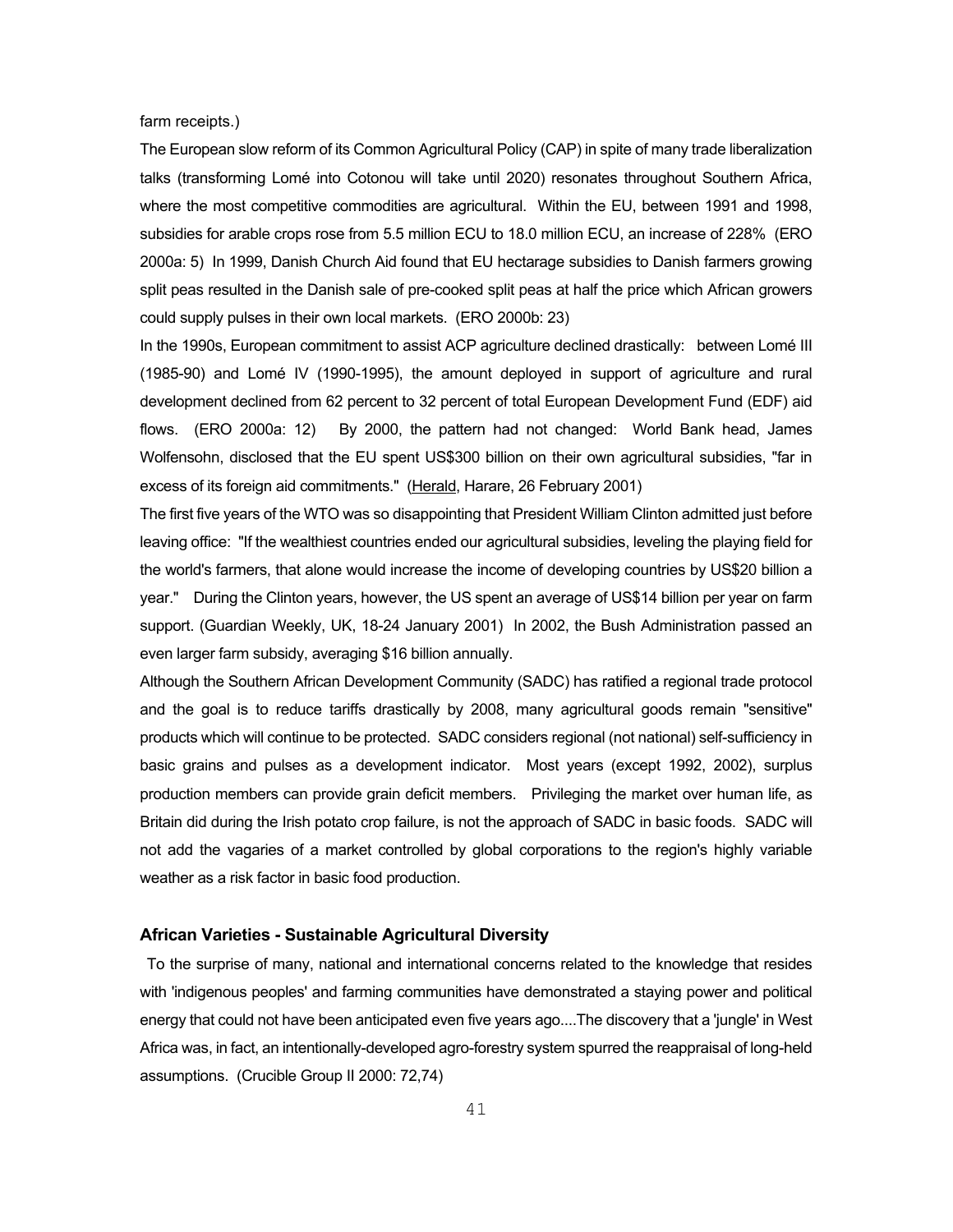As discussed above, the US population has much to rebuild of its ecologically devastated land, water and air. In Southern Africa, much of the top soil and forests have also been removed, mainly because of over-use by resource-poor villagers, but indigenous knowledge has not yet been fully destroyed.

Southern African agricultural techniques are as varied as the ecological zones and crops, and only a few examples can be given here of the innovation, collective effort, and biodiversity conservation occurring while yields also increase. Yet the sharing of agricultural practices across the region offers general principles, readily adapted to local terrain.

The first principle of Southern African small scale agricultural policy is diversity, for crop diversity lowers risk, while industrial agriculture increases it. As Swanson (1994: 40) summarizes, "Biological diversity affords a very significant service in the form of insurance that it provides. A strategy of specialization must necessarily entail greater risk-taking. Uniform specialization at the global level would incorporate irreducible and irretrievable risks into the biological production systems."

As Irish tenant farmers became too reliant on a few varieties of potatoes, Southern Africa is probably too reliant on too few varieties of maize. Some peasant farmers are returning to production of sweet potatoes, which are more nutritious than maize, have lower growing costs, and are resistant to drought. Drought resistant sorghum can be mixed with white maize to make mealie meal, adding nutrition. The goal should not be a Green Revolution in white maize, too dependent on ample rains, but rather, a diversification of staple crops. Monoculture failures in the  $20<sup>th</sup>$  century point to diversification for the 21st, to provide food security under changing weather conditions as well as higher levels of nutrition on the same hectarage.

Tanzania Seed Co., for example, sells every type of seed, including for small scale farmer crops. Although the US government financed American seed development and actually distributed seed free for about 70 years, current International Monetary Fund (IMF) structural adjustment programs (SAPs) require privatization of public corporations. Dr. Marandu of the Tanzanian National Plant Genetic Resources Center sees privatization as seriously affecting crop diversity: "Right now Tanzania has about 150 food crops; if the private corporations finance research, we will soon have only five. We need to focus on the so-called marginal food crops, such as bambara nuts, cucurbits (cucurbitaceae - gourds, squash), finger millet (makes excellent breakfast porridge, nutritious)." (Interview, 2001)

The 1992 Conference on Environment and Development (UNCED) was the first international conference to recognize that perhaps ever-increasing yields was not the answer to a hungry world. One of its objectives is "to reduce the need for the volume of increased food, feed and raw materials by improving the nutritional value of source crops." (UNCED 1992: 112; Bhaduri 1997) But to promote diversity over monoculture will require a reversal of thinking, not in Africa but among the governments and people of the industrial giants.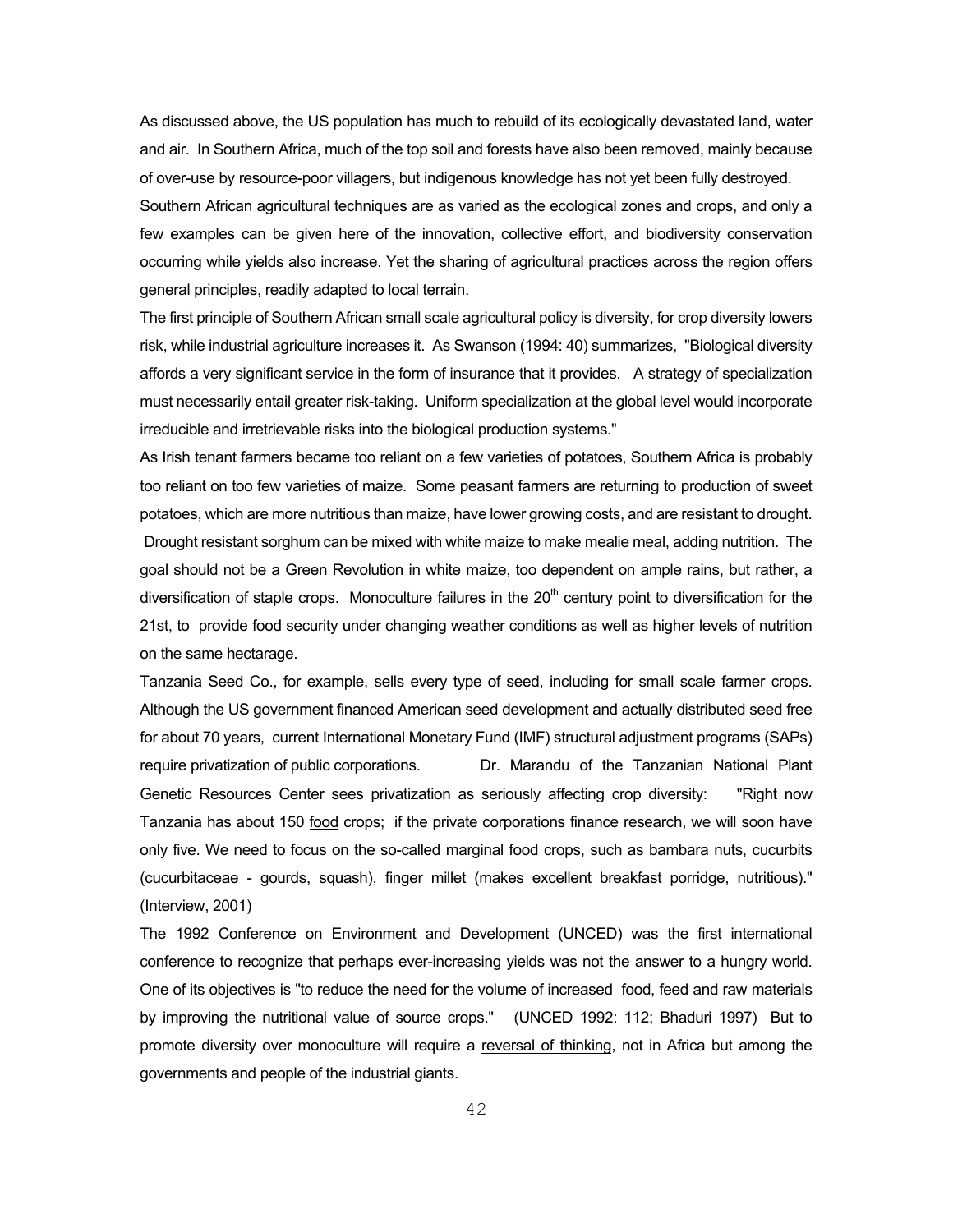A second principle in Southern Africa agricultural policy is to value--not destroy--small scale farmers and their indigenous knowledge systems (IKS). Just as diversity can replace fabricated seed monoculture, small scale farmer innovation can also replace industrial inputs. Zero tillage, for example, is now recommended for many crops, for it disturbs the top soil less. Annual ploughing exhausts the soil humus within 10 years of the land first being opened up. As humus levels decline, there is loss of soil fertility, making it more susceptible to erosion. (Mheen-Sluijen 1996: 14) When ploughing is necessary, commercial planters have been adapted so that small implements can be drawn by animals.

According to traditional African beliefs, fertilizer spoils the soil (ibid.: 10), and that indigenous knowledge seems to be proving correct. In many Southern African countries, devaluation of currency and inability of government to afford subsidies has put the price of fertilizer out of reach of small farmers, reducing yields in the short term but provoking local initiatives to find alternatives in the long term. In Zimbabwe, for example, the cost of ammonium nitrate (AN) fertilizers increased between 128 and 141 percent from June 2000 to June 2001, mainly because it is imported and the country has a chronic foreign exchange shortage. (Daily News, Harare, 12 June 2001) Smallholder Zimbabwean farmers have been priced out of the formal fertilizer market for about seven years now. Poor farmers in poor soil regions (e.g. Mutoko, Tsholotso) are using leaf composting for fertilizer and are inter-cropping to retain nutrients. (site visits, May 2001)

An agricultural practice called integrated production and pest management uses knowledge of life cycles of pests to control their populations with appropriate crop rotation, timing of planting, and use of natural predators. It includes land preparation, water and soil fertility management, and conservation of biological diversity including natural enemies of pests. Integrated pest management emphasizes arresting the trend of increased pesticide dependence and recognizing co-existence of pests. Begun in 1993 in Southern Africa, it is in operation in Malawi, Mozambique, Tanzania, Zambia and Zimbabwe, with active field programs for maize and vegetables. (SADC 2000: 12)

A third principle is to recognize that farmers can best solve their own problems, for they are researchers, plant breeders, and seed savers in their own right. Farmer Field Schools are active in Zimbabwe and are spreading to Malawi, Mozambique, and Tanzania, with SADC officially adopting this farmer-centered, not corporate-centered, strategy for adoption of new seeds, sharing of ways to fertilize without chemicals and to reduce pesticide use. Combining research and extension, a local working group might consist of agricultural extension agents, government plant breeders and a farmers' group. In Zimbabwe, the Farmer Field Schools have also included education on HIV/AIDS. (Interview, Sithole 2001)

Small scale farmers directing research agendas has been successfully pursued in Tanzania, and the goal now is for rapid expansion of this approach. Initially targeting farmers in Arusha and Kilimanjaro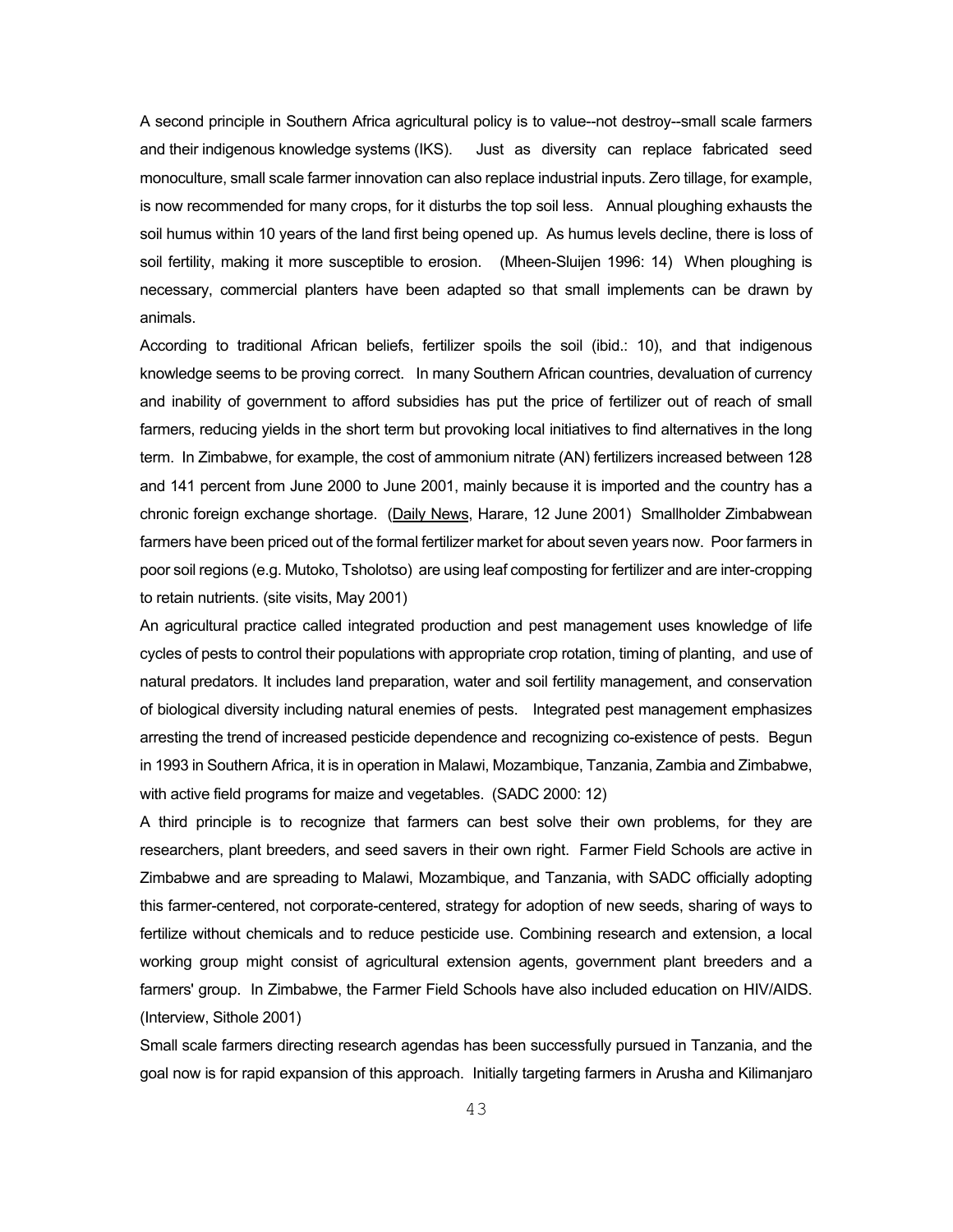districts, the SADC/ICRISAT pilot project received 100 research requests from farmers in 1999/2000. The Northern Zonal Agricultural Research Fund (NZARF) directed the requests to relevant Tanzanian research institutes. Thirty research projects were funded, reflecting well the priorities of the farmers: improved multipurpose trees, intercropping of maize/pigeonpeas (black-eyed peas), use of local resources as mineral supplements for livestock, integration of protein-rich fodder crops, improved vegetable varieties for lowland conditions, use of indigenous cover crops to improve maize yields, screening of natural pesticides, etc. (SADC/ICRISAT 2000: 4-5) Each project was specific to a district or part of a district; there was no requirement that the research provide valid or reliable results for several districts, or a whole Tanzanian region and certainly not, for all of Tanzania.

The above three principles (food crop diversity, valuing small scale production based on indigenous knowledge, farmers solving their own problems) are not simply theoretical aspirations. They signify policies being implemented in widely varying projects throughout Southern Africa. These approaches demonstrate a reversal in thinking from industrial agriculture which re-constructs the ecology, plants, producers and consumers to fit the manufactured product of the global corporation, all with the goal of increasing profit rates. Southern Africa rejects that food production is most efficient on a world scale. As discussed above, local seed breeders, government researchers, and environmental NGOs in Southern Africa claim the opposite: indigenous and locally-improved multiple food varieties are the best food security, providing nutritious food suitable to local tastes from plants which can withstand the vagaries of local conditions and are highly adapted to interaction with local fauna.

Another reversal in thinking would be to change indicators used by development agencies and academics in the North. As analyzed above, some indicators of economic "development" simply need to be replaced. The number of wells or availability of piped water cannot indicate development, if the tapped water has lethal amounts of arsenic. The amount of chemical fertilizer use per hectare should indicate lack of development or degradation, as should reliance on monoculture for food security. If diversity of food sources were an indicator of development, a local village in Africa would be more "developed" than most American towns.

Alternatives to manufacturing monoculture are bountiful. Implementation of these alternatives is not a question of technological capacity or education, but one of politics. Insofar as the industrialized countries require their industrial agriculture approach through international trade agreements (WTO, US Trade and Development Act, EU/ACP Cotonou Agreement), developing countries, such as in Southern Africa, will find their food production determined not by choice nor need for food security nor efficiency. International trade agreements extend marketing links which serve corporate agriculture, not small scale farmers nor consumers. Contrary to policy assertions by the US, WTO and FAO, we need to debate whether global agricultural markets provide, or threaten, Southern African food security. This study suggests Southern Africa, with endemic drought now interspersed with massive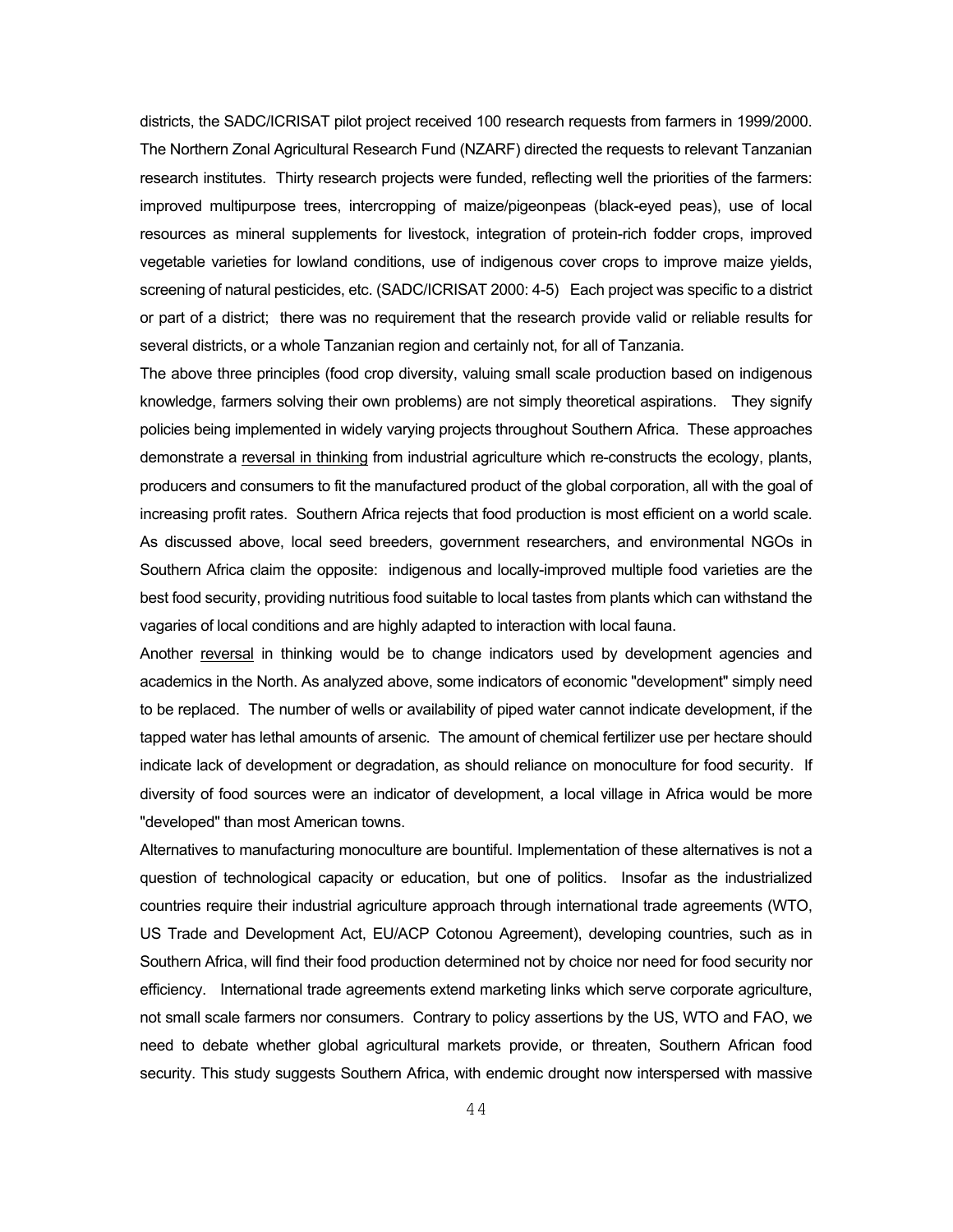flooding under global warming, faces enough risk in food security, without adding the risk of industrial agriculture for food crops.

# **References**

Africa Recovery. 2001. *"Pesticide 'time bomb' Ticking in Africa,"* New York: United Nations, June: 42.

Ahmad, Qazi K. 2000. "B*angladesh's Development Strategy and The Role of External Assistance,"* in Development Co-Operation at the Dawn of the Twenty-First Century, A.K.M. Abdus Sabur, ed. Dhaka: Bangladesh Institute of Development Studies, pp. 21-67.

Anwar, Jamal. 2000. "*Arsenic Poisoning in Bangladesh - End of a Civilization*?" Dhaka: Palash Media and Publisher.

Barkin, David; Rosemary Batt; Billie deWalt. 1990. Food Crops vs. Feed Crops: The Global Substitution of Grain in Production. Boulder: Lynne Rienner.

Berg, Trygve; Asmund Bjornstad; Cary Fowler; Tore Skroppa. 1991. Technology Options and the Gene Struggle. NORAGRIC Occasional Papers Series C, No. 8, Oslo: Norwegian Centre for International Agricultural Development.

Bhaduri, Amit et. al., eds. 1997. Economic Development and Agricultural Productivity. London: Edward Elgar.

Dahlberg, K.A. 2001. "*Democratizing Society and Food Systems. Or How do We Transform Modern Structures of Power?*" Agriculture and Human Values 18/2, June: 135-151.

Davidson, Eric A. 2000. You Can't Eat GNP - Economics as if Ecology Mattered. Cambridge, MA: Perseus Publishing.

Dickens, Peter. 1996. Reconstructing Nature: Alienation, Emancipation, and the Division of Labour. New York: Routledge.

Dorner, Peter. 1979. "*Transformation of U.S. Agriculture: The Past 40 Years*," Agricultural Economics, Staff Paper Series no. 126, University of Wisconsin, June.

ERO (European Research Office). 2000a. "*CAP and Developing Countries Monitor*," No. 2, Brussels, January,.

. 2000b. "CAP and Developing Countries Monitor," No. 3, Brussels, October.

FAO, Food and Agriculture Organization. 1996. Report on the State of the World's Plant Genetic Resources for Food and Agriculture, prepared for the International Technical Conference on Plant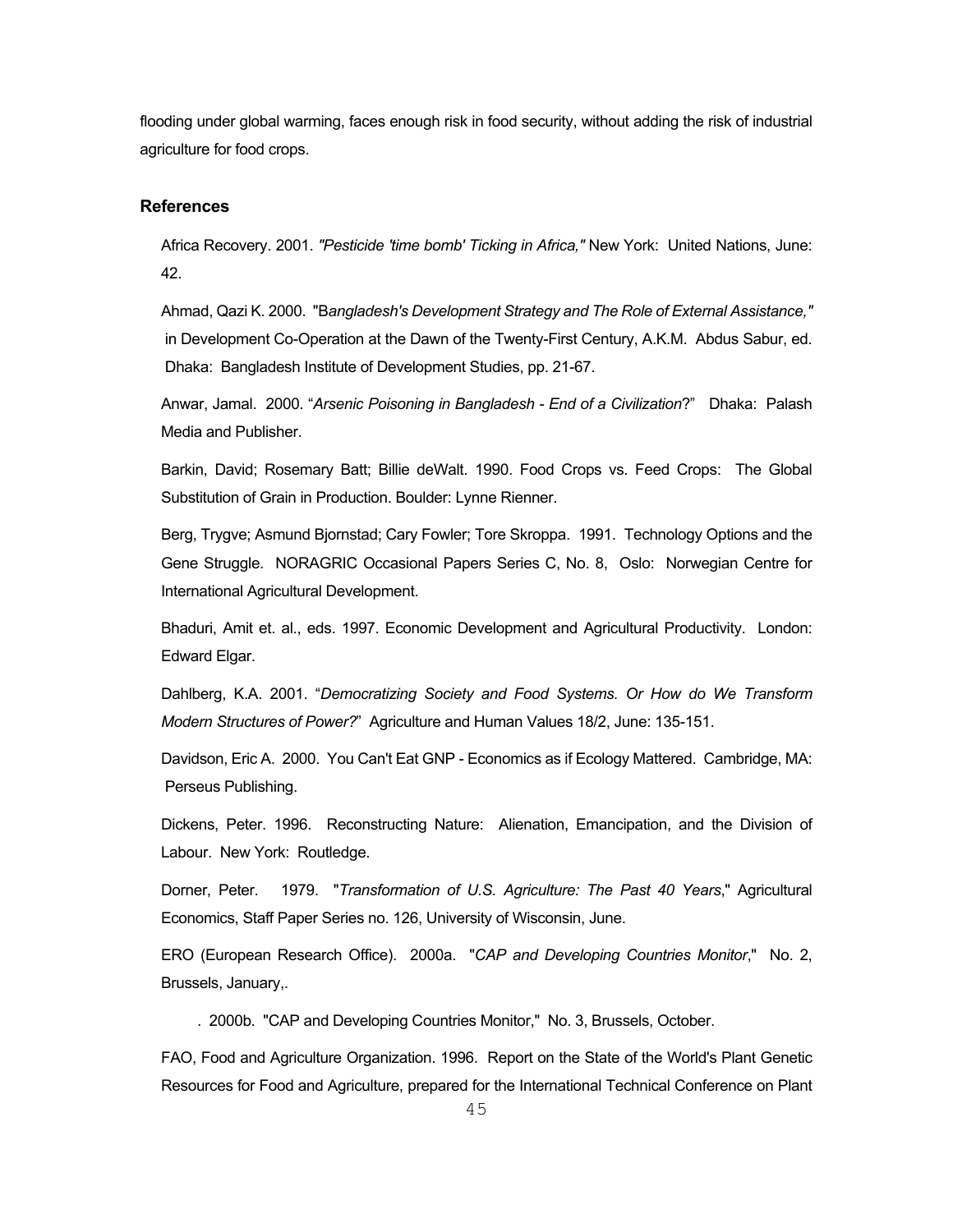Genetic Resources, Leipzig, 17-23 June, Rome: FAO.

Greenberg, Steve and Samuel Bonti-Ankomah. 1997. "*The Menace of the Market -- Land and Labour in Southern Africa*," Southern Africa Report, September, pp. 16-19.

Hamilton, Noel. 1994. "*Why own the Farm If you Can Own the Farmer* (and the Crop)?: Contract Production and Intellectual Property Protection of Grain Crops," Nebraska Law Review 73/1, Winter: 48-103.

Harsch, Ernest. 1997. "*Africa Strives to revitalize Agriculture*," Africa Recovery. 11/2, October, New York: United Nations, pp. 6-10, 8.

Heartfield, James. 2000. "*The Politics of Food: Two Cheers for Agribusiness*," Review of Radical Political Economics 32/2: 317-26.

Jackson, Laura. 1998. "*Agricultural Industrialization and the Loss of Biodiversity*," in Protection of Global Biodiversity: Converging Studies, Lakshman Guruswamy and Jeffrey McNeely, eds. Durham: Duke University Press.

Jackson, Wes. 2002. *The Land Institute*, Salina, Kansas. http://www.landinstitute.org

Kimbrell, Andrew, ed. 2002. Fatal Harvest- The Tragedy of Industrial Agriculture. Washington, DC: Island Press.

Kloppenburg, Jack. 1988. First the Seed: The Political Economy of Plant Biotechnology, 1492-2000. Cambridge: Cambridge University Press.

Kristof, Nicholas. 2000. "*Life for Family Farmers Worsen*," New York Times, 28 November 1999 and 2 April 2000.

Kuyek, Devlin. 2000. "*Lords of Poison: The Pesticide Cartel*," www.grain.org/publications/jun003-en.cfm

LaDuke, Winona. 1999. All Our Relations - Native Struggles for Land and Life. Cambridge: South End Press.

Landis, Leo. 2001. "*Reaping the Harvest*," Journal of Technology and Culture 42/4, October: 750-753.

Lewontin, Richard. 1982. "*Agricultural Research and the Penetration of Capital*," Science for the People 14:1, January/February, pp. 12-17.

Mafa, Abaisai. 2001. Registrar, Biosafety Board, Zimbabwe. Personal Interview, 25 April.

Manong, Marcia. 2002. "*Land Reform Processes in South Africa*," paper presented at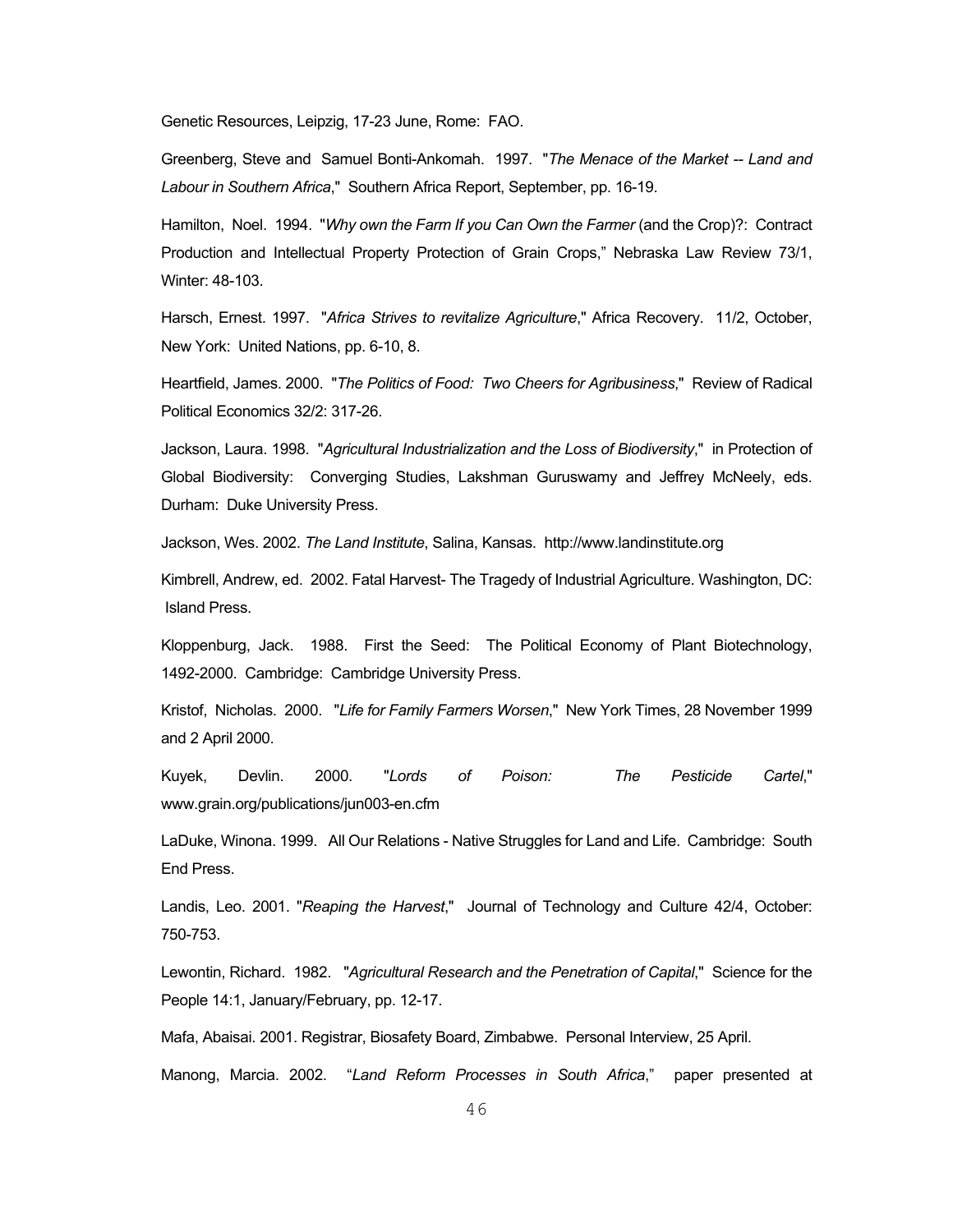SADC/European Union Conference, Access to Land and Food, Brussels, 1-2 March.

Marandu, W.Y.F. 2001. Director, Tanzanian National Plant Genetic Resources Center. Arusha, Tanzania. Personal interview. 9 March.

Mnyulwa, Doreen. 2001. Director, Biotechnology Association of Zimbabwe, Harare. Personal interview. 21 June.

McCarter, Barry. 2001. General Manager, Seed Co., Zimbabwe. Personal interview. 24 May.

McMichael, P. 2000. "*The Power of Food*," Agriculture and Human Values 17/1, March: 21-33.

Mittel, Anurahda and Peter Rosset. 2001. "*Genetic Engineering and the Privatization of Seeds*," Dollars and Sense, March/April: 24-27.

Mheen-Sluijen, Jennie van der. 1996. "*Socio-Economic Issues in the Promotion of Small Scale Seed Production".* Harare: SADC Project on Small Scale Seed Production.

Mokyr, Joel. 1983. Why Ireland Starved. London: Allen Unwin.

Mpofu, Bella. 2000. Seed Breeder. Department of Research and Specialist Services (DRSS), Government of Zimbabwe. Personal interview. 21 November.

Mujaju, Clay. 2001. Curator, Genebank. Department of Research and Specialist Services (DRSS), Government of Zimbabwe. Personal interview. 11 April.

Mushita, Andrew and Carol Thompson. 2002. "*Patenting Biodiversity? Rejecting WTO/TRIPs in Southern Africa,"* Global Environmental Politics 2/1, February.

Norberg-Hodge, Helena et al. 2001. From the Ground Up – Rethinking Industrial Agriculture. London: ZED Books.

OECD. 2000. "*Agricultural Policies in OECD Countries: Monitoring and Evaluation 2000*," 8 June. Available at http://www.oecd.org

Perelman, Michael. 2000. "*The Costs of Capitalist Agriculture*," Review of Radical Political Economics 32/2: 327-333.

Pyle, George. 2002. "*Grim Reaping: The Industrialization of Agriculture is Killing the Land*," Los Angeles Times, 29 July.

Rifkin, Jeremy. 1992. Beyond Beef: The Rise and Fall of the Cattle Culture, New York: Plume.

Ryan, James and M. Asokan. 1977. "*Effect of Green Revolution in Wheat on Production of Pulses and Nutrients in India,"* International Crops Research Institute for the Semi-Arid *Tropics* (ICRISAT), Hyderabad, September.